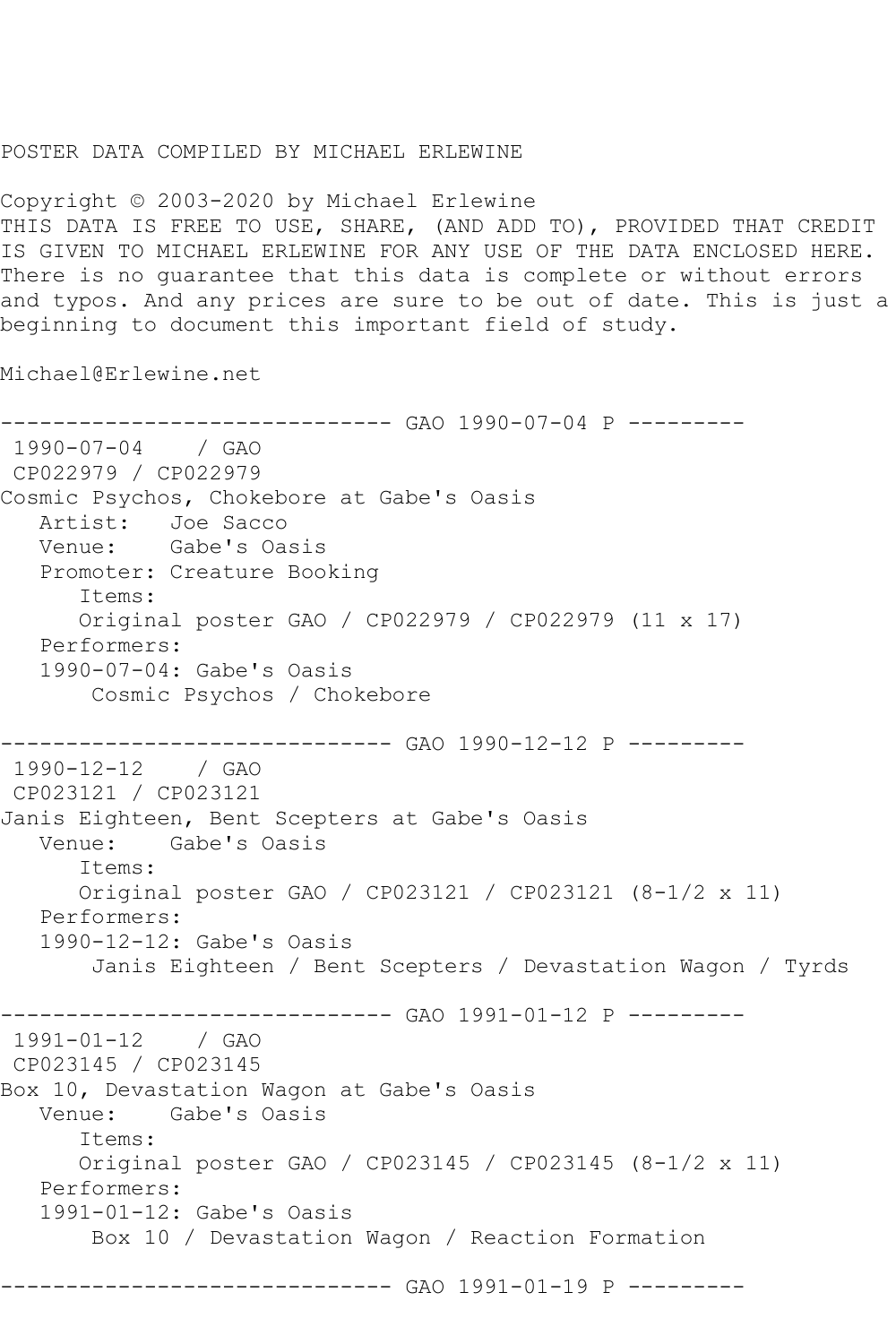1991-01-19 / GAO CP023069 / CP023069 Rustbucket?, Babes In Toyland at Gabe's Oasis Venue: Gabe's Oasis Items: Original poster GAO / CP023069 / CP023069 (8-1/2 x 11) Performers: 1991-01-19: Gabe's Oasis Rustbucket? / Babes In Toyland / Mondo Cane ------------------------------ GAO 1991-03-05 P --------- 1991-03-05 / GAO CP023136 / CP023136 Scorched Earth Policy, Sludgeplow at Gabe's Oasis Venue: Gabe's Oasis Items: Original poster GAO / CP023136 / CP023136 (8-1/2 x 11) Performers: 1991-03-05: Gabe's Oasis Scorched Earth Policy / Sludgeplow ----------- GAO 1991-04-10 P ---------1991-04-10 / GAO CP023088 / CP023088 Melt at Gabe's Oasis - Iowa City, IA Venue: Gabe's Oasis Items: Original poster GAO / CP023088 / CP023088 (8-1/2 x 11) Performers: 1991-04-10: Gabe's Oasis Melt ------------------------------ GAO 1991-04-10 P --------- 1991-04-10 / GAO CP023138 / CP023138 Melt at Gabe's Oasis - Iowa City, IA Venue: Gabe's Oasis Items: Original poster GAO / CP023138 / CP023138 (8-1/2 x 11) Performers: 1991-04-10: Gabe's Oasis Melt ------------------------------ GAO 1991-04-26 P --------- 1991-04-26 / GAO CP023113 / CP023113 Divin' Duck, Regulars at Gabe's Oasis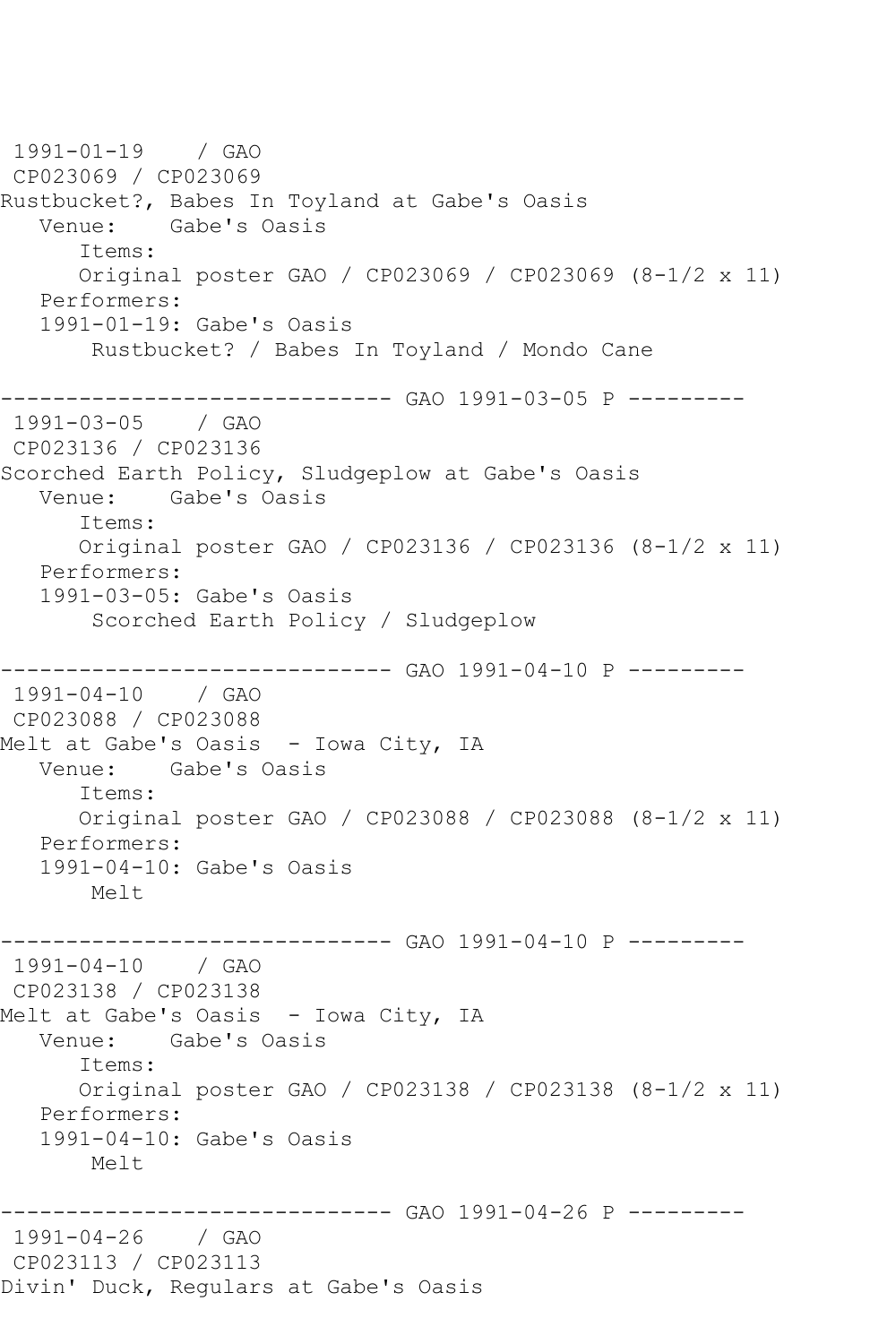Venue: Gabe's Oasis Items: Original poster GAO / CP023113 / CP023113 (8-1/2 x 11) Performers: 1991-04-26: Gabe's Oasis Divin' Duck / Regulars / Willey Wisely Trio / Shade of Blue / Big Sister / Close Enuff / Truthawk / Rythymn Addicts / Jeff Pauley / Duke and Lori Weitzel / Stacey Webster / John Grant ------------------------------ GAO 1991-04-27 P --------- 1991-04-27 / GAO CP022977 / CP022977 Fleshdig, Voodoo Gearshift at Gabe's Oasis Gabe's Oasis Items: Original poster GAO / CP022977 / CP022977 (11 x 17) Performers: 1991-04-27: Gabe's Oasis Fleshdig / Voodoo Gearshift ------------------------------ GAO 1991-05-22 P --------- 1991-05-22 / GAO CP023144 / CP023144 Rights of the Accused at Gabe's Oasis Venue: Gabe's Oasis Items: Original poster GAO / CP023144 / CP023144 (8-1/2 x 11) Performers: 1991-05-22: Gabe's Oasis Rights of the Accused ------------------------------ GAO 1991-05-23 P --------- 1991-05-23 / GAO CP023116 / CP023116 Voodoo Gearshift, Barking Spiders at Gabe's Oasis Venue: Gabe's Oasis Promoter: Kaos Razer Productions Items: Original poster GAO / CP023116 / CP023116 (8-1/2 x 11) Performers: 1991-05-23: Gabe's Oasis Voodoo Gearshift / Barking Spiders / Mark Brian ------------------------------ GAO 1991-05-24 P --------- 1991-05-24 CP023142 / CP023142 All, Left Insane at Gabe's Oasis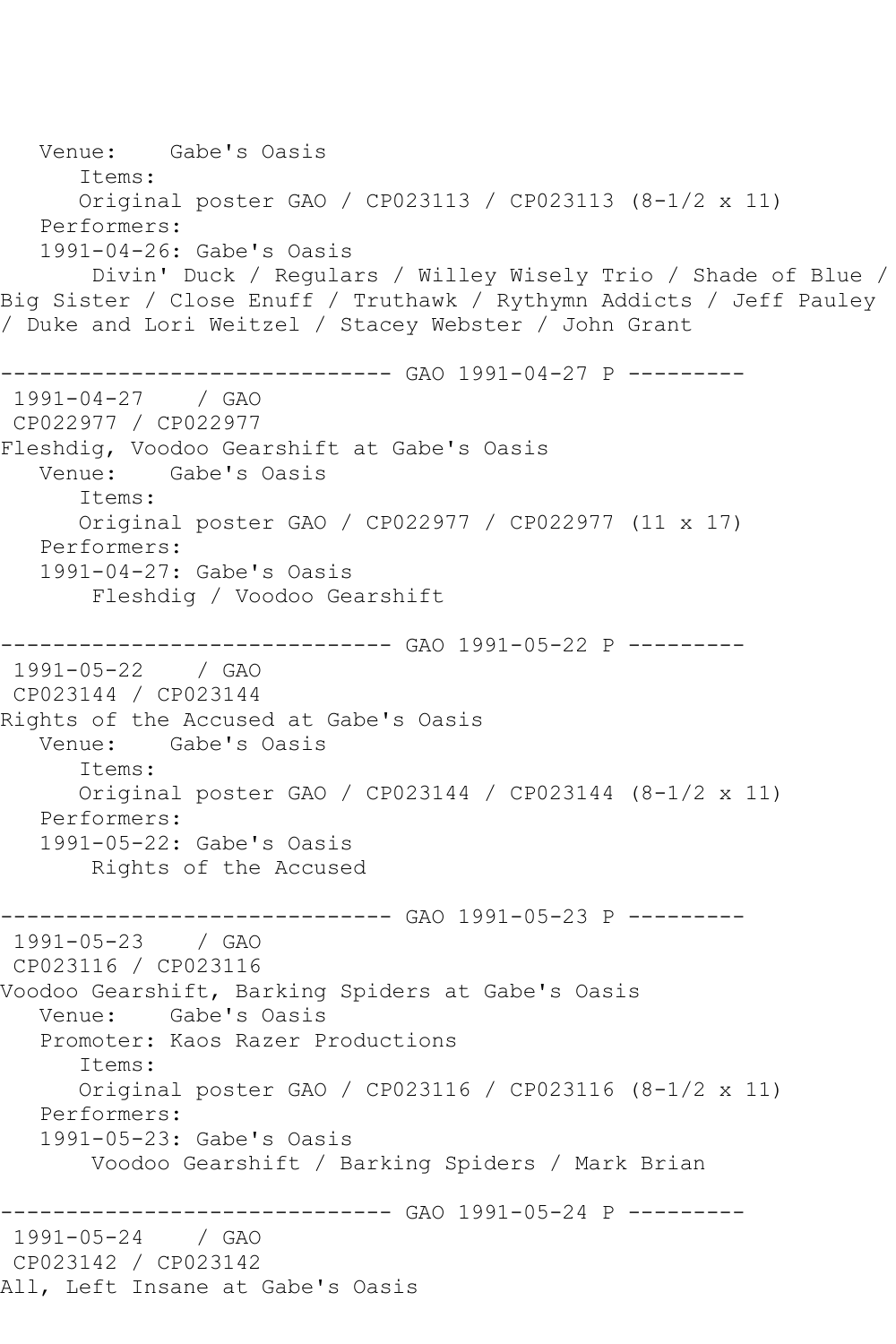Venue: Gabe's Oasis Items: Original poster GAO / CP023142 / CP023142 (8-1/2 x 11) Performers: 1991-05-24: Gabe's Oasis All / Left Insane ------------------------------ GAO 1991-05-31 P --------- 1991-05-31 / GAO CP023130 / CP023130 Devastation Wagon, Box 10 at Gabe's Oasis Venue: Gabe's Oasis Items: Original poster GAO / CP023130 / CP023130 (8-1/2 x 11) Performers: 1991-05-31: Gabe's Oasis Devastation Wagon / Box 10 ------------------------------ GAO 1991-06-26 P --------- 1991-06-26 / GAO CP023128 / CP023128 Blue Band at Gabe's Oasis Artist: Campbell<br>Venue: Gabe's O Gabe's Oasis Items: Original poster GAO / CP023128 / CP023128 (8-1/2 x 11) Performers: 1991-06-26: Gabe's Oasis Blue Band ------------------------------ GAO 1991-06-28 P --------- 1991-06-28 / GAO CP023102 / CP023102 Voodoo Gearshift, Smashing Pumpkins at Gabe's Oasis Venue: Gabe's Oasis Items: Original poster GAO / CP023102 / CP023102 (8-1/2 x 11) Performers: 1991-06-28: Gabe's Oasis Voodoo Gearshift / Smashing Pumpkins / Red Red Meat ------------------------------ GAO 1991-07-05 P --------- 1991-07-05 / GAO CP023161 / CP023161 Bent Scepters, Wild Kingdom at Gabe's Oasis Venue: Gabe's Oasis Items: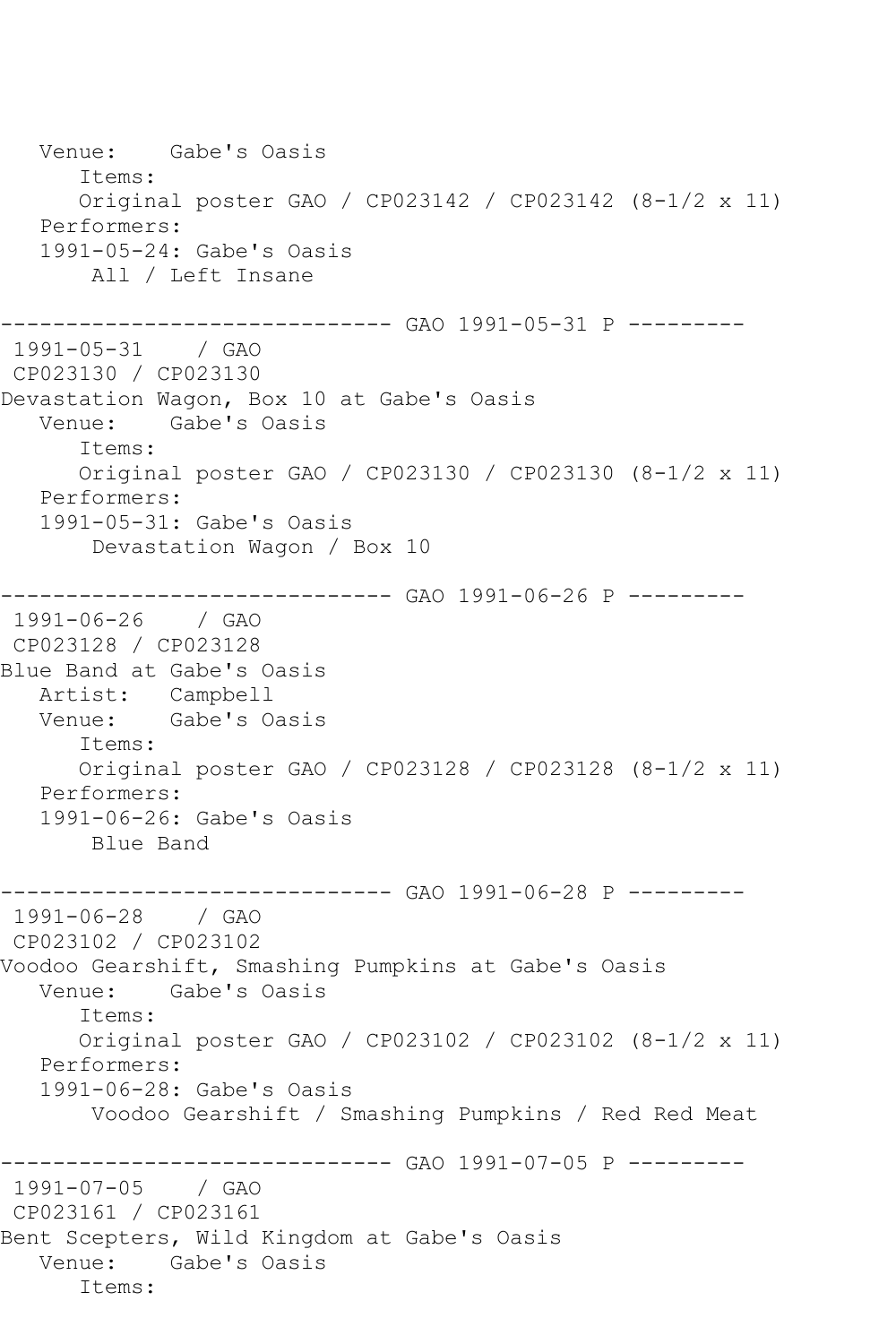Original poster GAO / CP023161 / CP023161 (8-1/2 x 11) Performers: 1991-07-05: Gabe's Oasis Bent Scepters / Wild Kingdom ----------- GAO 1991-07-10 P ---------1991-07-10 / GAO CP023106 / CP023106 God and Texas, Baggi Spandex at Gabe's Oasis - Iowa City, IA Venue: Gabe's Oasis Items: Original poster GAO / CP023106 / CP023106 (8-1/2 x 11) Performers: 1991-07-10: Gabe's Oasis God and Texas / Baggi Spandex ------------------------------ GAO 1991-07-11 P --------- 1991-07-11 CP023022 / CP023022 Thinking Fellers Union Local 282, Blank Expressions at Gabe's Oasis Venue: Gabe's Oasis Items: Original poster GAO / CP023022 / CP023022 (8-1/2 x 14) Performers: 1991-07-11: Gabe's Oasis Thinking Fellers Union Local 282 / Blank Expressions / Barking Spiders ------------------------------ GAO 1991-07-16 P --------- 1991-07-16 / GAO CP023119 / CP023119 Peter Holsapple, Big Citizen at Gabe's Oasis Venue: Gabe's Oasis Items: Original poster GAO / CP023119 / CP023119 (8-1/2 x 11) Performers: 1991-07-16: Gabe's Oasis Peter Holsapple / Big Citizen ------------------------------ GAO 1991-07-23 P --------- 1991-07-23 / GAO CP023140 / CP023140 Fleshdig at Gabe's Oasis Venue: Gabe's Oasis Items: Original poster GAO / CP023140 / CP023140 (8-1/2 x 11) Performers: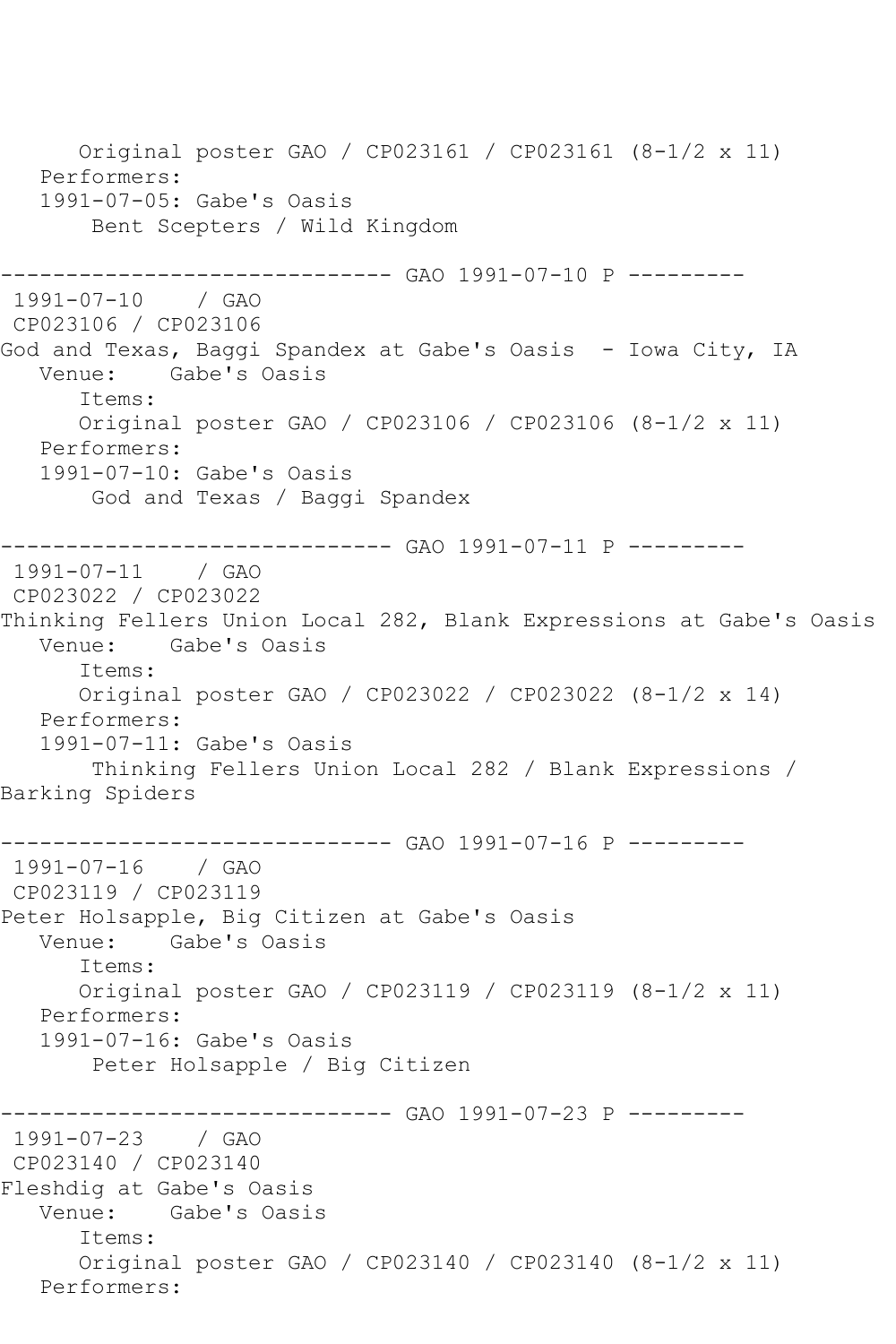1991-07-23: Gabe's Oasis Fleshdig ------------------------------ GAO 1991-07-25 P --------- 1991-07-25 / GAO CP023150 / CP023150 Hammerbox, B.O.X. at Gabe's Oasis Gabe's Oasis Items: Original poster GAO / CP023150 / CP023150 (8-1/2 x 11) Performers: 1991-07-25: Gabe's Oasis Hammerbox / B.O.X. ------------------------------ GAO 1991-07-30 P --------- 1991-07-30 / GAO CP023096 / CP023096 Weird Paul, Salt Chunk Mary at Gabe's Oasis Venue: Gabe's Oasis Items: Original poster GAO / CP023096 / CP023096 (8-1/2 x 11) Performers: 1991-07-30: Gabe's Oasis Weird Paul / Salt Chunk Mary ------------------------------ GAO 1991-08-22 P --------- 1991-08-22 / GAO CP023151 / CP023151 Fat Bertha and the Love Shakers, Jack-o-Nuts at Gabe's Oasis Venue: Gabe's Oasis Items: Original poster GAO / CP023151 / CP023151 (8-1/2 x 11) Performers: 1991-08-22: Gabe's Oasis Fat Bertha and the Love Shakers / Jack-o-Nuts ------------------------------ GAO 1991-08-24 P --------- 1991-08-24 / GAO CP023170 / CP023170 Divin' Duck at Gabe's Oasis - Iowa City, IA Venue: Gabe's Oasis Items: Original poster GAO / CP023170 / CP023170 (8-1/2 x 11) Performers: 1991-08-24: Gabe's Oasis Divin' Duck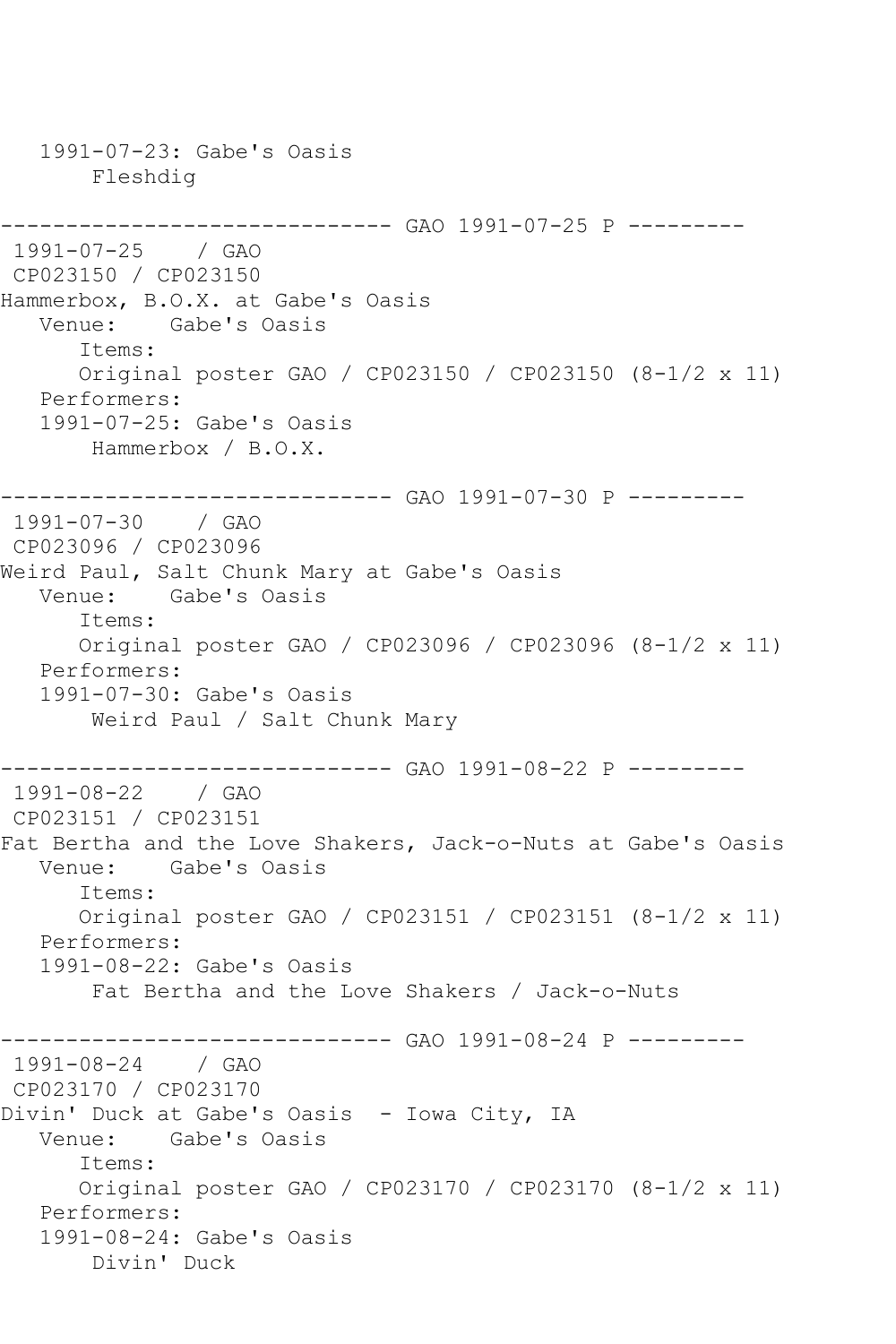------------------------------ GAO 1991-08-29 P --------- 1991-08-29 / GAO CP023182 / CP023182 Fleshdig, Drug Induced Nightmare at Gabe's Oasis Venue: Gabe's Oasis Items: Original poster GAO / CP023182 / CP023182 (11 x 17) Performers: 1991-08-29: Gabe's Oasis Fleshdig / Drug Induced Nightmare / Festering Renyanyons -------------------- GAO 1991-09-24 P ---------1991-09-24 / GAO CP023168 / CP023168 Meat Puppets, Scrawl at Gabe's Oasis Venue: Gabe's Oasis Items: Original poster GAO / CP023168 / CP023168 (8-1/2 x 14) Performers: 1991-09-24: Gabe's Oasis Meat Puppets / Scrawl ------------------------------ GAO 1991-10-11 P --------- 1991-10-11 / GAO CP023172 / CP023172 Scorched Earth Policy, Voodoo Gearshift at Gabe's Oasis Gabe's Oasis Items: Original poster GAO / CP023172 / CP023172 (8-1/2 x 11) Performers: 1991-10-11: Gabe's Oasis Scorched Earth Policy / Voodoo Gearshift  $------GAO 1991-11-08 P$  ---------1991-11-08 / GAO CP022980 / CP022980 Fleshdig, Sin City Disciples at Gabe's Oasis Venue: Gabe's Oasis Items: Original poster GAO / CP022980 / CP022980 (11 x 11) Performers: 1991-11-08: Gabe's Oasis Fleshdig / Sin City Disciples / Festering Renyanyons ------------------------------ GAO 1991-11-08 P --------- 1991-11-08 / GAO CP023120 / CP023120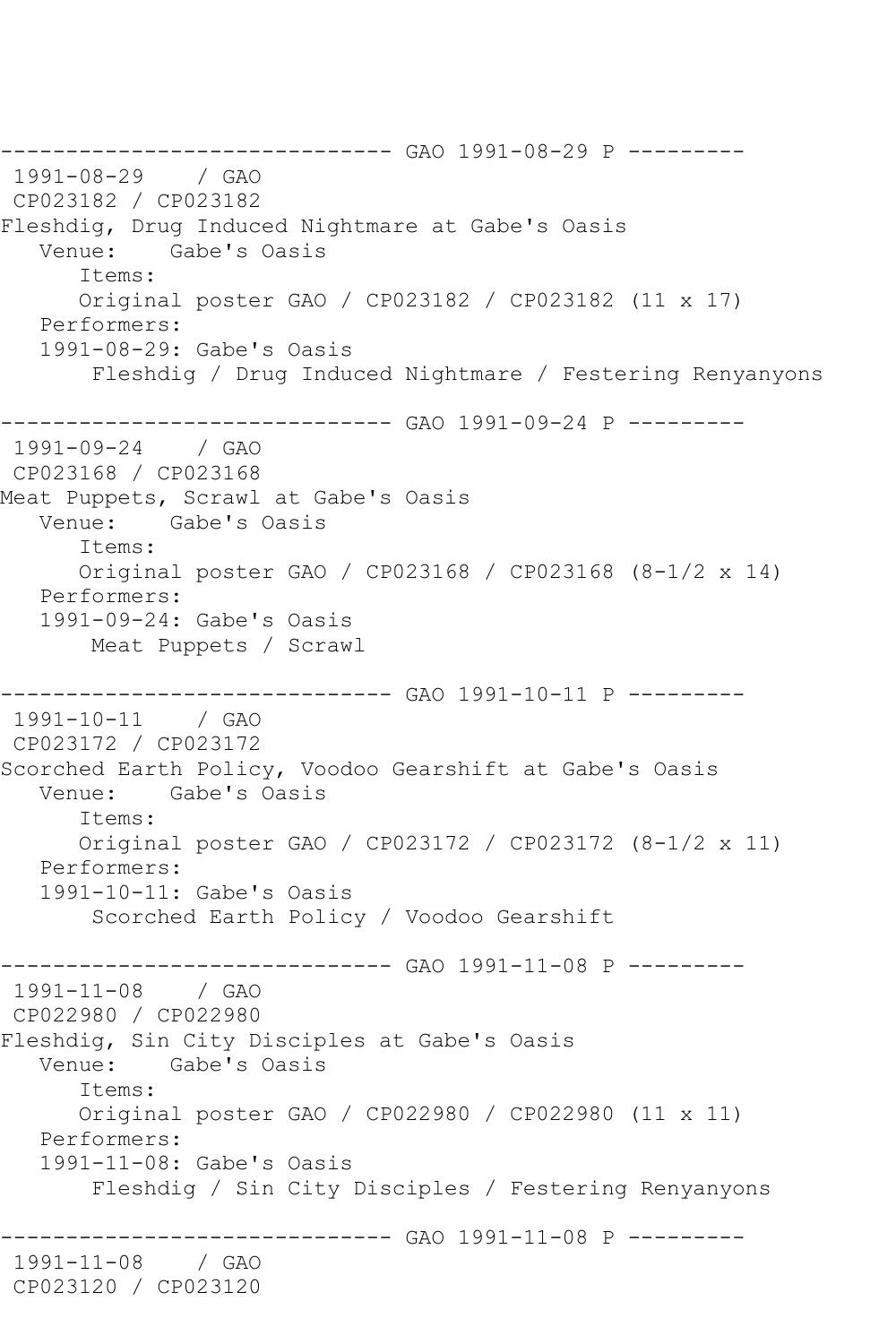Fleshdig, Sin City Disciples at Gabe's Oasis - Iowa City, IA Venue: Gabe's Oasis Items: Original poster GAO / CP023120 / CP023120 (8-1/2 x 11) Performers: 1991-11-08: Gabe's Oasis Fleshdig / Sin City Disciples / Festering Renyanyons ------------------------------ GAO 1991-11-08 P --------- 1991-11-08 / GAO CP023166 / CP023166 Fleshdig, Sin City Disciples at Gabe's Oasis - Iowa City, IA Venue: Gabe's Oasis Items: Original poster GAO / CP023166 / CP023166 (3-1/2 x 5) Performers: 1991-11-08: Gabe's Oasis Fleshdig / Sin City Disciples / Festering Renyanyons ---------------------------------- GAO 1991-12-28 P ---------<br>1991-12-28 / GAO 1991-12-28 CP023174 / CP023174 Bent Scepters, Devastation Wagon at Gabe's Oasis Gabe's Oasis Items: Original poster GAO / CP023174 / CP023174 (8-1/2 x 14) Performers: 1991-12-28: Gabe's Oasis Bent Scepters / Devastation Wagon / Bone Side Down ----------- GAO 1992-01-14 P ---------1992-01-14 / GAO CP023176 / CP023176 Sundogs at Gabe's Oasis Venue: Gabe's Oasis Items: Original poster GAO / CP023176 / CP023176 (8-1/2 x 14) Performers: 1992-01-14: Gabe's Oasis Sundogs ------------------------------ GAO 1992-01-19 P --------- 1992-01-19 / GAO CP023154 / CP023154 Die Kreuzen at Gabe's Oasis Venue: Gabe's Oasis Items: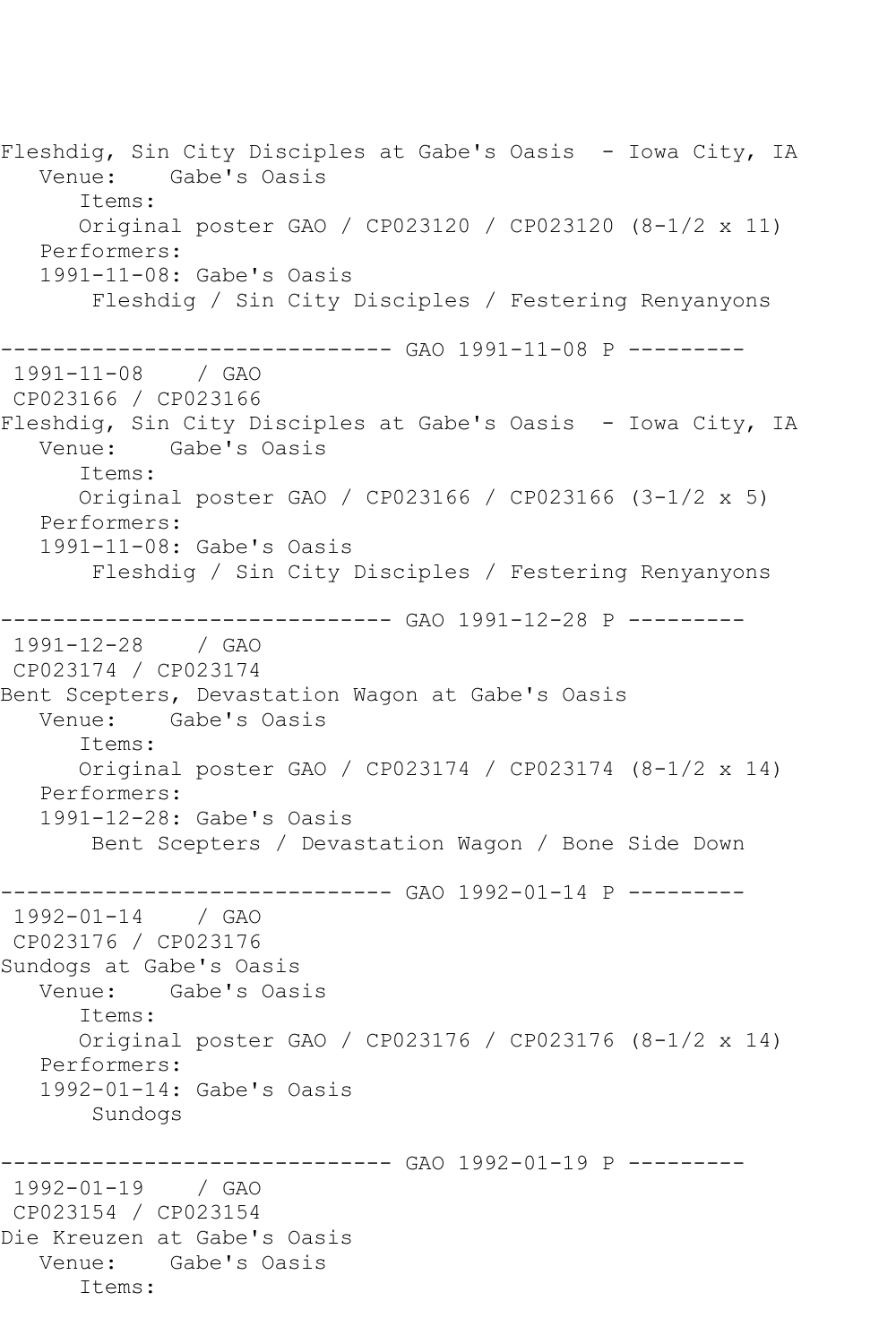Original poster GAO / CP023154 / CP023154 (8-1/2 x 11) Performers: 1992-01-19: Gabe's Oasis Die Kreuzen ----------- GAO 1992-02-29 P ---------1992-02-29 / GAO CP022978 / CP022978 Fleshdig at Gabe's Oasis Venue: Gabe's Oasis Items: Original poster GAO / CP022978 / CP022978 (11 x 17) Performers: 1992-02-29: Gabe's Oasis Fleshdig ------------------------------ GAO 1992-03-05 P --------- 1992-03-05 / GAO CP023100 / CP023100 Scorched Earth Policy, Sludge Plow at Gabe's Oasis Venue: Gabe's Oasis Items: Original poster GAO / CP023100 / CP023100 (8-1/2 x 11) Performers: 1992-03-05: Gabe's Oasis Scorched Earth Policy / Sludgeplow ----------- GAO 1992-03-06 P ---------1992-03-06 / GAO CP023111 / CP023111 Spinout, Bent Scepters at Gabe's Oasis Venue: Gabe's Oasis Items: Original poster GAO / CP023111 / CP023111 (8-1/2 x 11) Performers: 1992-03-06: Gabe's Oasis Spinout / Bent Scepters ------------------------------ GAO 1992-03-06 P --------- 1992-03-06 / GAO CP023139 / CP023139 These days, Bent Scepters at Gabe's Oasis Venue: Gabe's Oasis Items: Original poster GAO / CP023139 / CP023139 (5-1/2 x 8-1/2) Performers: 1992-03-06: Gabe's Oasis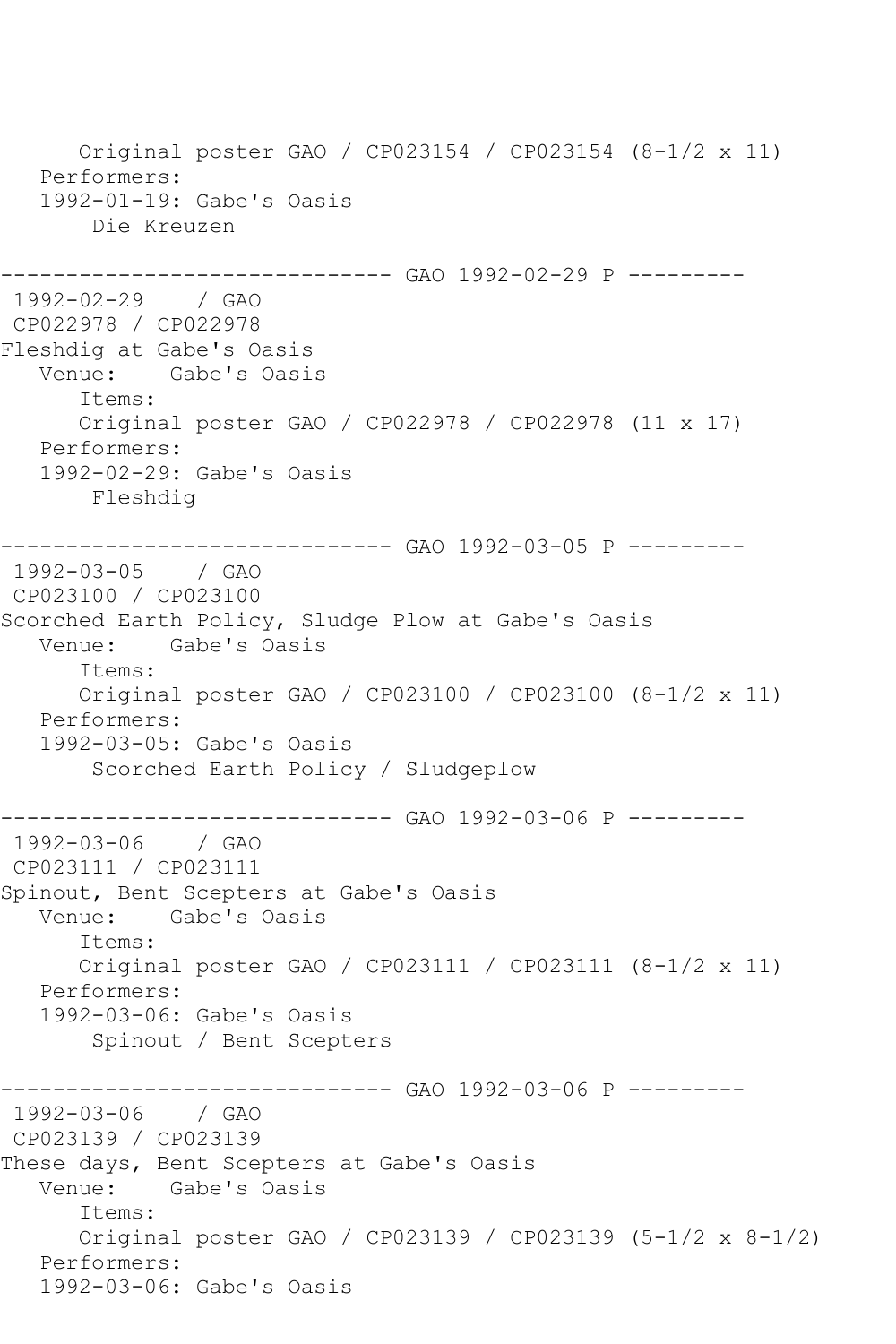These days / Bent Scepters ------------------------------ GAO 1992-03-14 P --------- 1992-03-14 / GAO CP023072 / CP023072 Drasbury, Drug of Choice at Gabe's Oasis - Iowa City, IA Venue: Gabe's Oasis Items: Original poster GAO / CP023072 / CP023072 (8-1/2 x 11) Performers: 1992-03-14: Gabe's Oasis Drasbury 1992-05-08: Gabe's Oasis Drug of Choice ------------------------------ GAO 1992-04-02 P --------- 1992-04-02 / GAO CP023095 / CP023095 Drasbury at Gabe's Oasis Venue: Gabe's Oasis Items: Original poster GAO / CP023095 / CP023095 (8-1/2 x 11) Performers: 1992-04-02: Gabe's Oasis Drasbury ------------------------------ GAO 1992-04-12 P --------- 1992-04-12 / GAO CP023175 / CP023175 Verlaines, Dangtrippers at Gabe's Oasis Venue: Gabe's Oasis Items: Original poster GAO / CP023175 / CP023175 (8-1/2 x 14) Performers: 1992-04-12: Gabe's Oasis Verlaines / Dangtrippers ----------- GAO 1992-04-18 P ---------1992-04-18 / GAO CP022972 / CP022972 Fleshdig at Gabe's Oasis Venue: Gabe's Oasis Items: Original poster GAO / CP022972 / CP022972 (11 x 17) Performers: 1992-04-18: Gabe's Oasis Fleshdig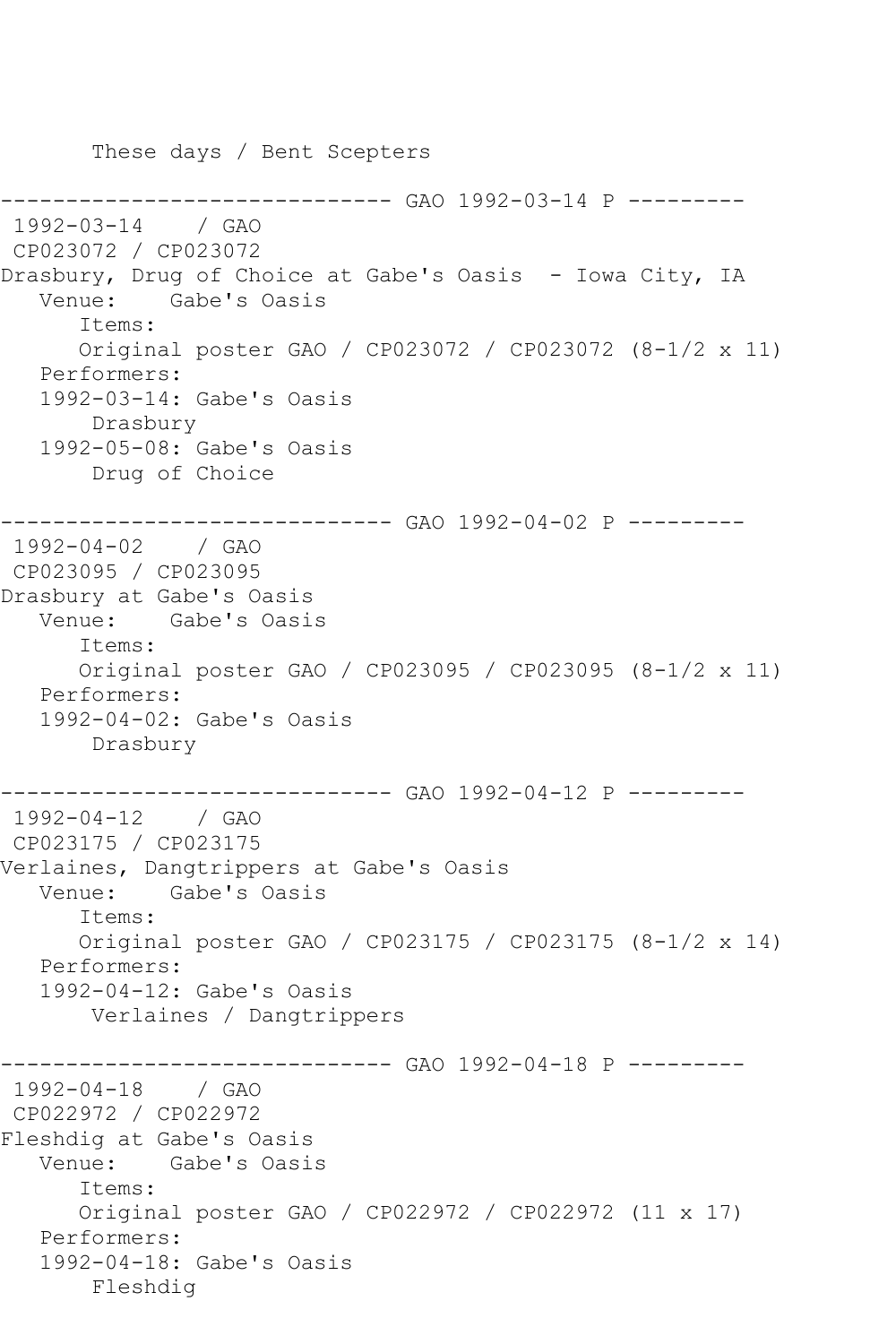------------------------------ GAO 1992-05-19 P --------- 1992-05-19 / GAO CP023171 / CP023171 Dashboard Saviors at Gabe's Oasis Venue: Gabe's Oasis Items: Original poster GAO / CP023171 / CP023171 (8-1/2 x 11) Performers: 1992-05-19: Gabe's Oasis Dashboard Saviors ------------------------------ GAO 1992-05-27 P --------- 1992-05-27 / GAO CP023063 / CP023063 Miracle Legion at Gabe's Oasis Venue: Gabe's Oasis Items: Original poster GAO / CP023063 / CP023063 (8-1/2 x 11) Performers: 1992-05-27: Gabe's Oasis Miracle Legion ------------------------------ GAO 1992-05-28 P --------- 1992-05-28 / GAO CP023118 / CP023118 Crayon, Wimp Factor 14 at Gabe's Oasis Venue: Gabe's Oasis Items: Original poster GAO / CP023118 / CP023118 (8-1/2 x 11) Performers: 1992-05-28: Gabe's Oasis Crayon / Wimp Factor 14 / Doctor Jones ----------- GAO 1992-06-16 P ---------1992-06-16 / GAO CP023067 / CP023067 Undead at Gabe's Oasis Venue: Gabe's Oasis Items: Original poster GAO / CP023067 / CP023067 (8-1/2 x 11) Performers: 1992-06-16: Gabe's Oasis Undead ------------------------------ GAO 1992-06-24 P ---------

1992-06-24 / GAO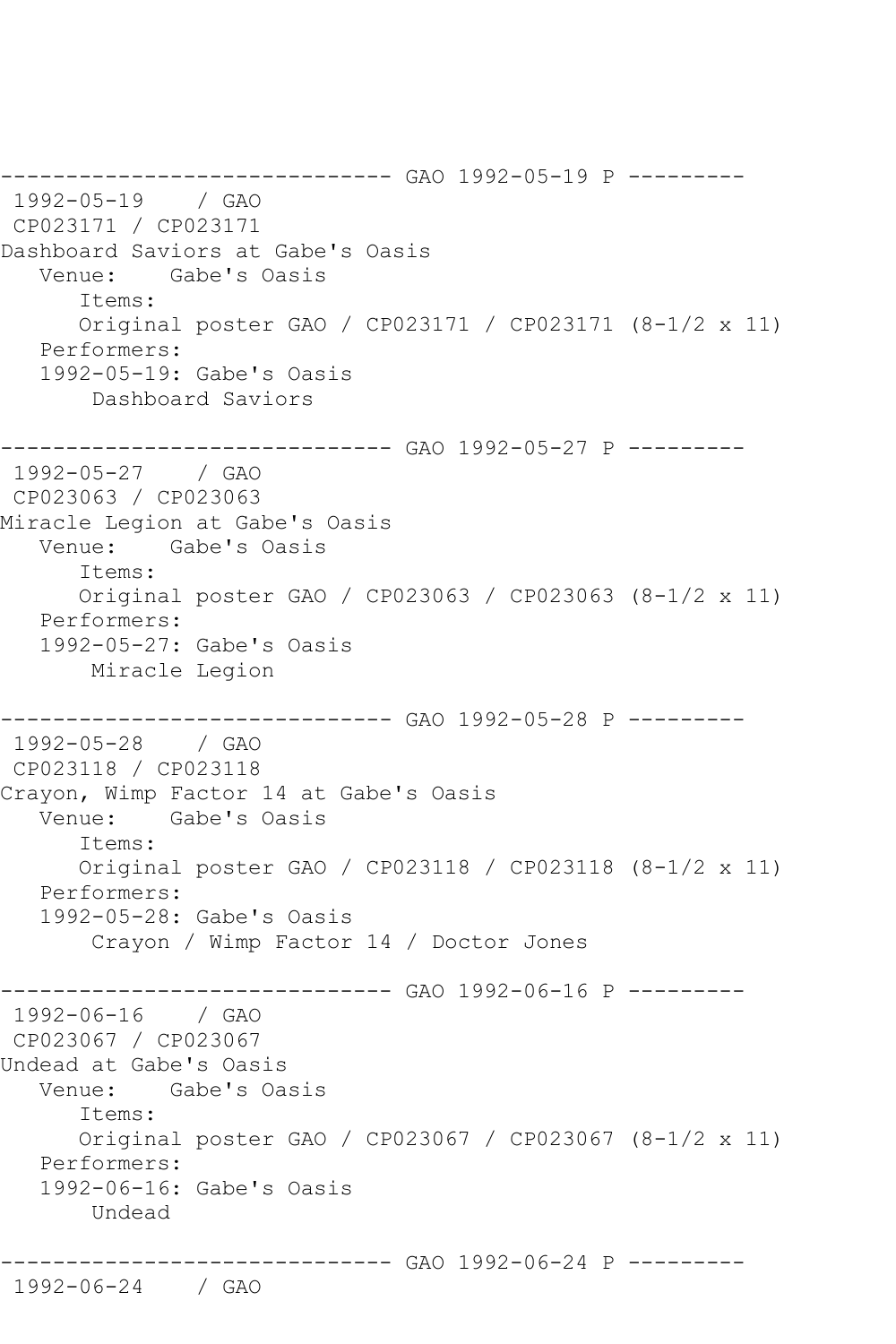CP023082 / CP023082 Fake Fish at Gabe's Oasis Venue: Gabe's Oasis Items: Original poster GAO / CP023082 / CP023082 (8-1/2 x 11) Performers: 1992-06-24: Gabe's Oasis Fake Fish ------------------------------ GAO 1992-06-27 P --------- 1992-06-27 / GAO CP023135 / CP023135 Two Baby Kimono at Gabe's Oasis Venue: Gabe's Oasis Items: Original poster GAO / CP023135 / CP023135 (8-1/2 x 11) Performers: 1992-06-27: Gabe's Oasis Two Baby Kimono ------------------------------ GAO 1992-06-30 P --------- 1992-06-30 / GAO CP023173 / CP023173 L7, Paw at Gabe's Oasis Venue: Gabe's Oasis Items: Original poster GAO / CP023173 / CP023173 (8-1/2 x 14) Performers: 1992-06-30: Gabe's Oasis L7 / Paw ------------------------------ GAO 1992-08-14 P --------- 1992-08-14 / GAO CP023129 / CP023129 Doctor Jones, Too Nice for Nancy at Gabe's Oasis Venue: Gabe's Oasis Items: Original poster GAO / CP023129 / CP023129 (8-1/2 x 11) Performers: 1992-08-14: Gabe's Oasis Doctor Jones / Too Nice for Nancy ------------ GAO 1992-08-17 P ---------1992-08-17 / GAO CP023160 / CP023160 Buck Pets at Gabe's Oasis Venue: Gabe's Oasis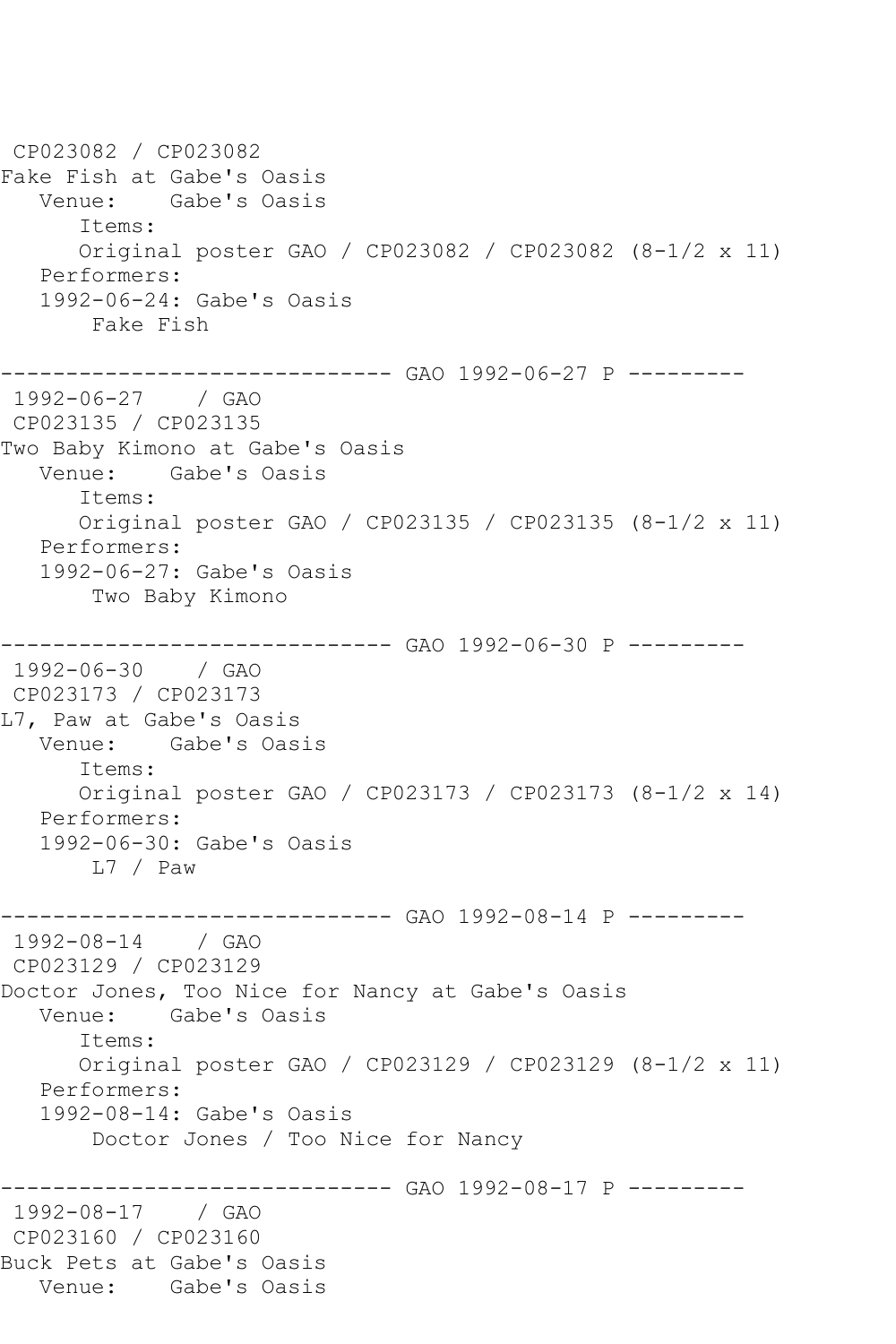Items: Original poster GAO / CP023160 / CP023160 (8-1/2 x 11) Performers: 1992-08-17: Gabe's Oasis Buck Pets ------------------------------ GAO 1992-08-25 P --------- 1992-08-25 / GAO CP023101 / CP023101 Atomic 61, Broke 'n Hip at Gabe's Oasis Gabe's Oasis Items: Original poster GAO / CP023101 / CP023101 (11 x 17) Performers: 1992-08-25: Gabe's Oasis Atomic 61 / Broke 'n Hip ------------------------------ GAO 1992-09-03 P --------- 1992-09-03 / GAO CP023075 / CP023075 Cows at Gabe's Oasis Venue: Gabe's Oasis Items: Original poster GAO / CP023075 / CP023075 (8-1/2 x 11) Performers: 1992-09-03: Gabe's Oasis Cows ---------- GAO 1992-10-02 P ---------1992-10-02 / GAO CP023179 / CP023179 Las Totalitas, Willie Wisely at Gabe's Oasis Venue: Gabe's Oasis Items: Original poster GAO / CP023179 / CP023179 (11 x 17) Performers: 1992-10-02: Gabe's Oasis Las Totalitas / Willie Wisely ------------------------------ GAO 1992-10-06 P ---------  $1992 - 10 - 06$ CP023158 / CP023158 Walt Mink, Doctor Jones at Gabe's Oasis Venue: Gabe's Oasis Items: Original poster GAO / CP023158 / CP023158 (8-1/2 x 11) Performers: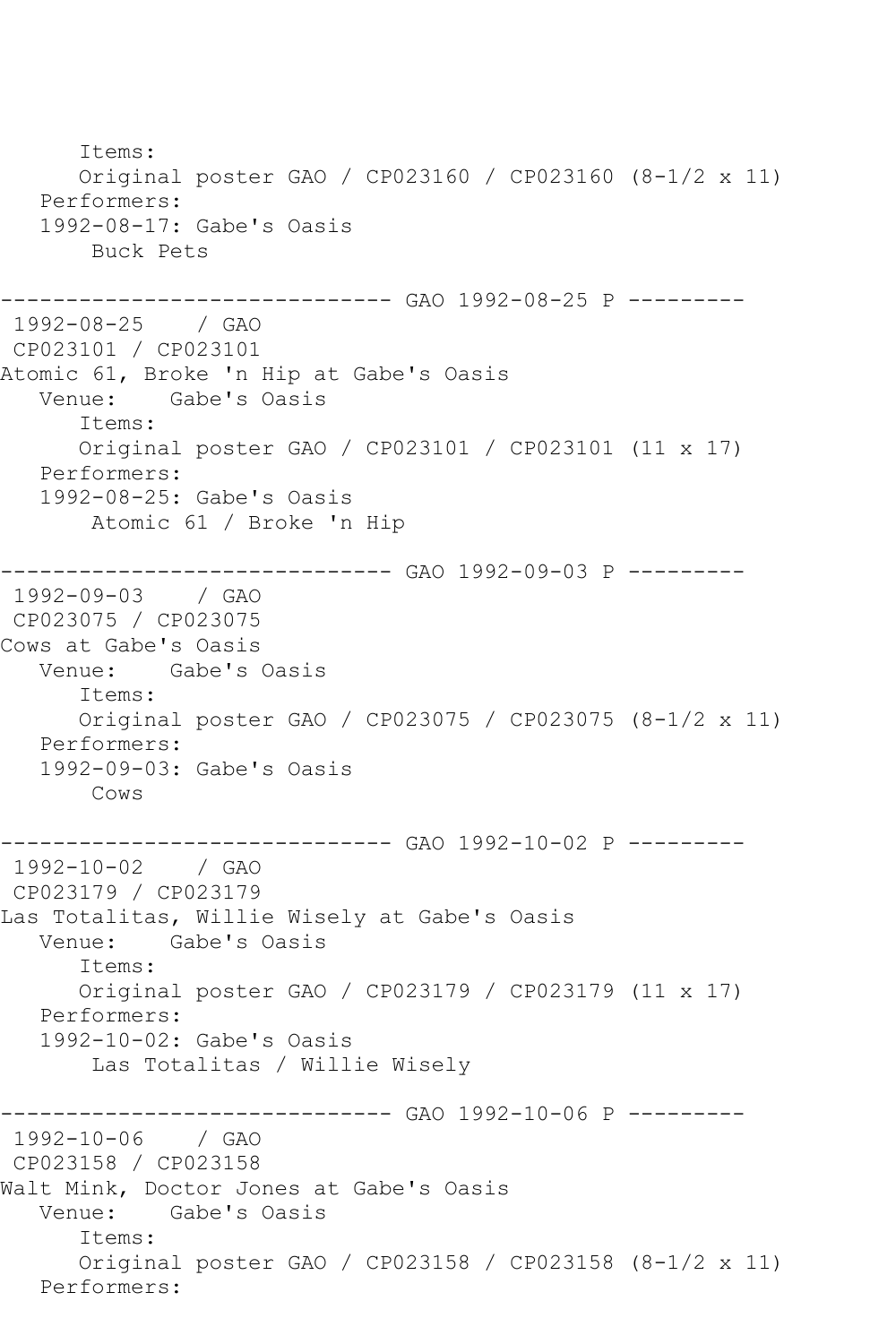1992-10-06: Gabe's Oasis Walt Mink / Doctor Jones --------------------------------- GAO 1992-10-15 P ----------<br>1992-10-15 / GAO 1992-10-15 CP023143 / CP023143 Roger Manning, Soul Drain at Gabe's Oasis - Iowa City, IA Venue: Gabe's Oasis Items: Original poster GAO / CP023143 / CP023143 (8-1/2 x 11) Performers: 1992-10-15: Gabe's Oasis Roger Manning / Soul Drain / Baggi Spandex ------------------------------ GAO 1992-10-15 P --------- 1992-10-15 / GAO CP023152 / CP023152 Roger Manning, Soul Drain at Gabe's Oasis - Iowa City, IA Venue: Gabe's Oasis Items: Original poster GAO / CP023152 / CP023152 (8-1/2 x 11) Performers: 1992-10-15: Gabe's Oasis Roger Manning / Soul Drain ------------------------------ GAO 1992-10-16 P --------- 1992-10-16 / GAO CP023134 / CP023134 Rockodiles at Gabe's Oasis Venue: Gabe's Oasis Items: Original poster GAO / CP023134 / CP023134 (8-1/2 x 11) Performers: 1992-10-16: Gabe's Oasis Rockodiles ------------------------------ GAO 1992-10-23 P --------- 1992-10-23 / GAO CP023087 / CP023087 Monks of Doom, No Pain at Gabe's Oasis Venue: Gabe's Oasis Items: Original poster GAO / CP023087 / CP023087 (8-1/2 x 11) Performers: 1992-10-23: Gabe's Oasis Monks of Doom / No Pain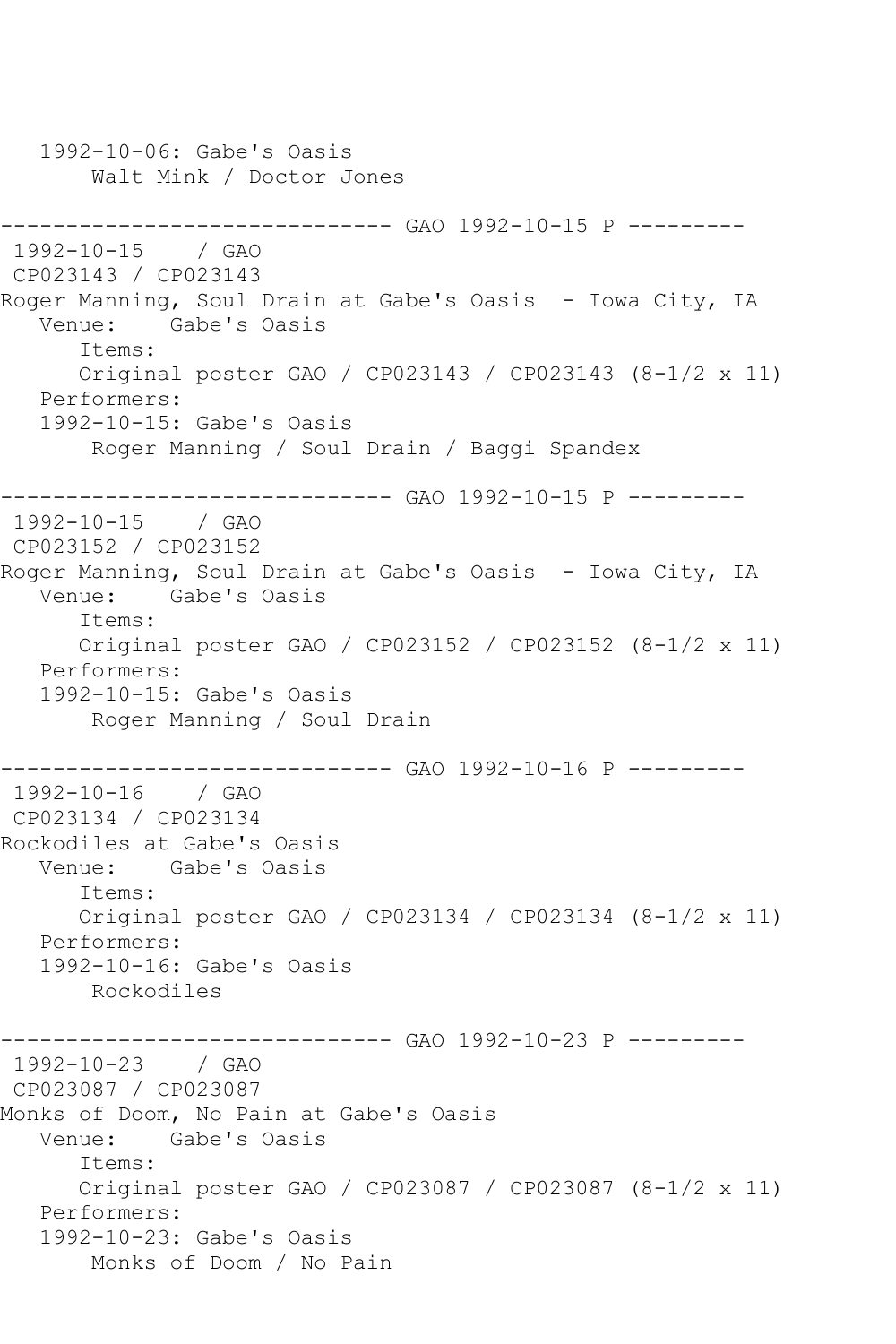------------------------------ GAO 1992-10-26 P --------- 1992-10-26 / GAO CP023178 / CP023178 Downy Mildew, Paisley Bible at Gabe's Oasis Venue: Gabe's Oasis Items: Original poster GAO / CP023178 / CP023178 (8-1/2 x 14) Performers: 1992-10-26: Gabe's Oasis Downy Mildew / Paisley Bible ------------------------------ GAO 1992-10-29 P ---------  $1992 - 10 - 29$ CP023108 / CP023108 Bent Scepters, Hakkenracks at Gabe's Oasis - Iowa City, IA Venue: Gabe's Oasis Items: Original poster GAO / CP023108 / CP023108 (8-1/2 x 11) Handbill GAO / CP023109 / CP023109 Performers: 1992-10-29: Gabe's Oasis Bent Scepters / Hakkenracks ------------------------------ GAO 1992-11-15 P --------- 1992-11-15 / GAO CP022982 / CP022982 Brave Combo at Gabe's Oasis Venue: Gabe's Oasis Items: Original poster GAO / CP022982 / CP022982 (11 x 17) Performers: 1992-11-15: Gabe's Oasis Brave Combo ---------- GAO 1992-11-19 P ---------1992-11-19 / GAO CP023149 / CP023149 Big Hat, Medicine Hat at Gabe's Oasis Venue: Gabe's Oasis Items: Original poster GAO / CP023149 / CP023149 (8-1/2 x 11) Performers: 1992-11-19: Gabe's Oasis Big Hat / Medicine Hat ------------------------------ GAO 1993-02-09 P --------- 1993-02-09 / GAO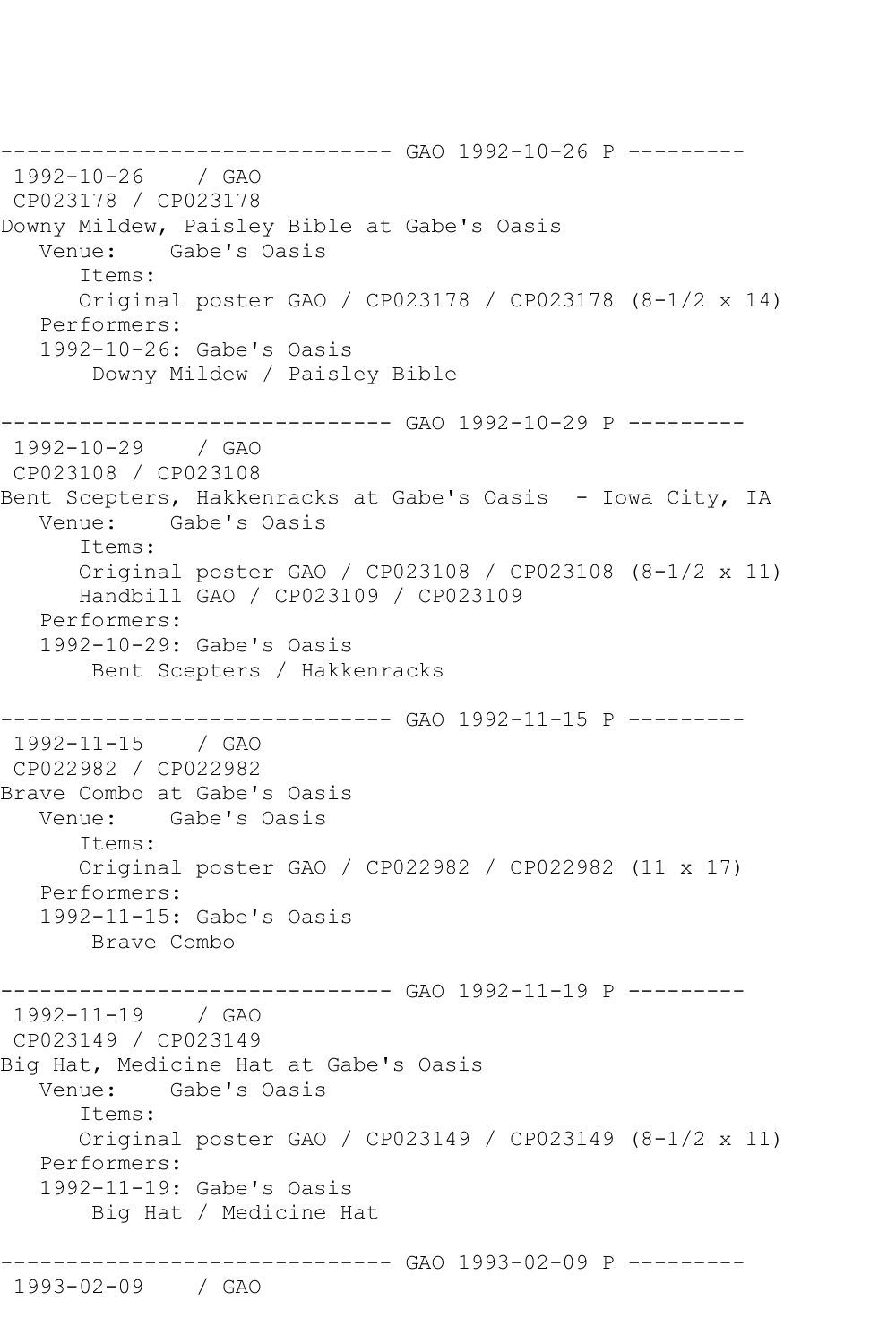CP023163 / CP023163 Rage at Gabe's Oasis Venue: Gabe's Oasis Items: Original poster GAO / CP023163 / CP023163 (8-1/2 x 11) Performers: 1993-02-09: Gabe's Oasis Rage ------------------------------ GAO 1993-02-16 P --------- 1993-02-16 / GAO CP023132 / CP023132 Meerkats at Gabe's Oasis Venue: Gabe's Oasis Items: Original poster GAO / CP023132 / CP023132 (8-1/2 x 11) Performers: 1993-02-16: Gabe's Oasis Meerkats ------------------------------ GAO 1993-02-19 P --------- 1993-02-19 / GAO CP023107 / CP023107 Drovers at Gabe's Oasis Venue: Gabe's Oasis Items: Original poster GAO / CP023107 / CP023107 (8-1/2 x 11) Performers: 1993-02-19: Gabe's Oasis Drovers ---------- GAO 1993-02-27 P ---------1993-02-27 / GAO CP023062 / CP023062 Funkfarm at Gabe's Oasis Venue: Gabe's Oasis Items: Original poster GAO / CP023062 / CP023062 (8-1/2 x 11) Performers: 1993-02-27: Gabe's Oasis Funkfarm ------------ GAO 1993-03-11 P ---------1993-03-11 / GAO CP023112 / CP023112 No Pain, Rex Daisy at Gabe's Oasis Venue: Gabe's Oasis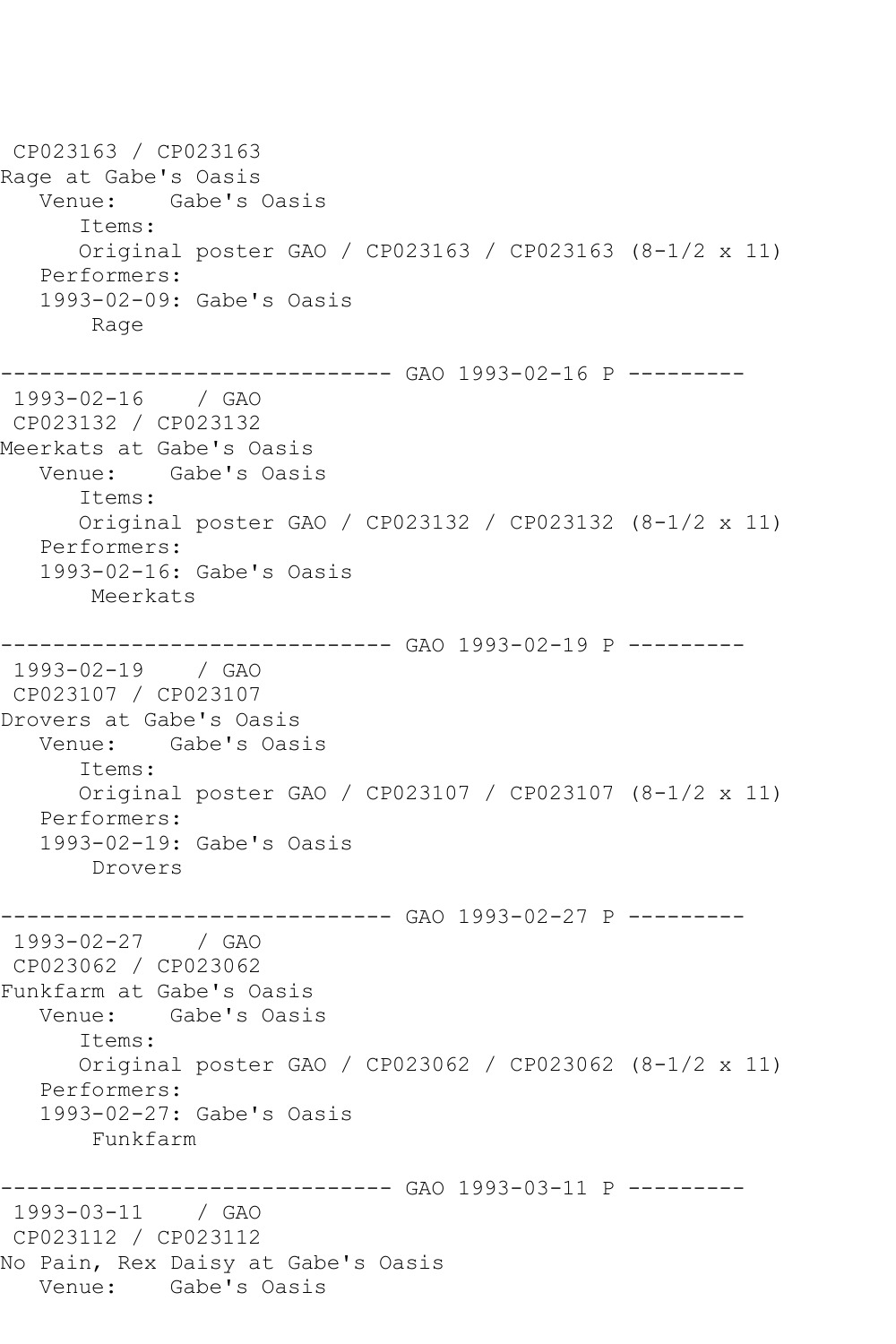Items: Original poster GAO / CP023112 / CP023112 (8-1/2 x 11) Performers: 1993-03-11: Gabe's Oasis No Pain / Rex Daisy ------------------------------ GAO 1993-03-25 P --------- 1993-03-25 / GAO CP023074 / CP023074 Shade of Blue at Gabe's Oasis<br>Venue: Gabe's Oasis Gabe's Oasis Items: Original poster GAO / CP023074 / CP023074 (8-1/2 x 11) Performers: 1993-03-25: Gabe's Oasis Shade of Blue ------------------------------ GAO 1993-03-27 P --------- 1993-03-27 / GAO CP022995 / CP022995 Captain Barney at Gabe's Oasis Venue: Gabe's Oasis Items: Original poster GAO / CP022995 / CP022995 (11 x 17) Performers: 1993-03-27: Gabe's Oasis Captain Barney ------------------------------ GAO 1993-04-05 P --------- 1993-04-05 / GAO CP023077 / CP023077 Sheilah Knoploh,  $\bigcirc$ The Men of OB $\bigcirc$  at Gabe's Oasis Venue: Gabe's Oasis Items: Original poster GAO / CP023077 / CP023077 (8-1/2 x 11) Performers: 1993-04-05: Gabe's Oasis Sheilah Knoploh / / Josef Fortier / Kent the Bartender ------------ GAO 1993-04-08 P ----------1993-04-08 / GAO CP023083 / CP023083 Loud Family, Doctor Jones at Gabe's Oasis – Iowa City, IA<br>Venue: Gabe's Oasis Gabe's Oasis Items: Original poster GAO / CP023083 / CP023083 (8-1/2 x 11) Performers: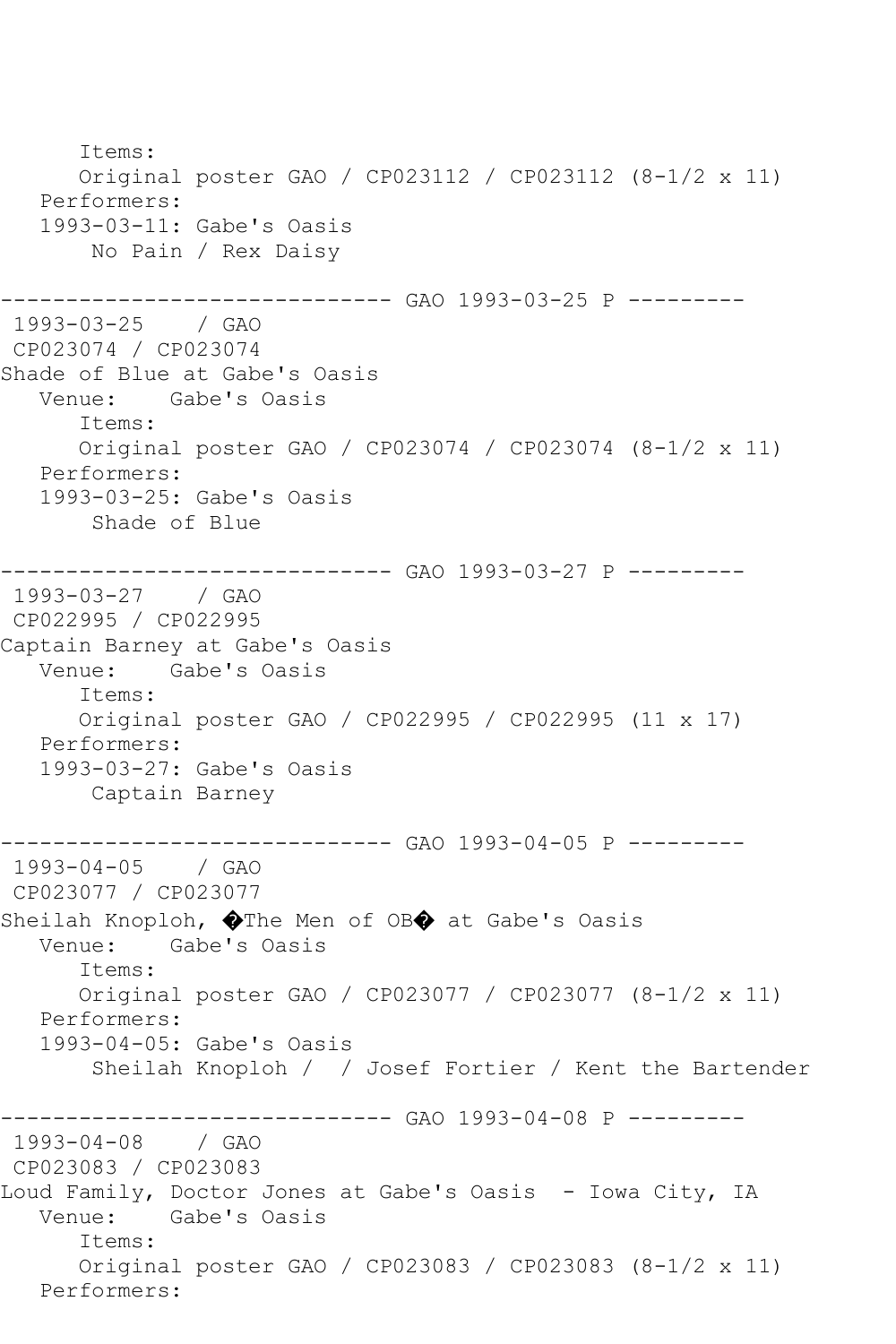1993-04-08: Gabe's Oasis Loud Family / Doctor Jones / Stan F. Q. ---------------------------------- GAO 1993-04-08 P ----------<br>1993-04-08 / GAO  $1993 - 04 - 08$ CP023122 / CP023122 Loud Family, Doctor Jones at Gabe's Oasis – Iowa City, IA<br>Venue: Gabe's Oasis Gabe's Oasis Items: Original poster GAO / CP023122 / CP023122 (8-1/2 x 11) Performers: 1993-04-08: Gabe's Oasis Loud Family / Doctor Jones / Stan F. Q. ------------------------------ GAO 1993-04-15 P --------- 1993-04-15 / GAO CP023080 / CP023080 Dirty Dozen Brass Band, Bocherrini Ensemble at Gabe's Oasis Venue: Gabe's Oasis Items: Original poster GAO / CP023080 / CP023080 (8-1/2 x 14) Performers: 1993-04-15: Gabe's Oasis Dirty Dozen Brass Band / Bocherrini Ensemble ------------------------------ GAO 1993-04-17 P --------- 1993-04-17 / GAO CP023092 / CP023092 Fat Bertha and the Love Shakers, Punishment Club at Gabe's Oasis Venue: Gabe's Oasis Items: Original poster GAO / CP023092 / CP023092 (8-1/2 x 11) Performers: 1993-04-17: Gabe's Oasis Fat Bertha and the Love Shakers / Punishment Club / Soul Drain ----------- GAO 1993-04-19 P ----------1993-04-19 / GAO CP023066 / CP023066 Mold, Caroliner Rainbow at Gabe's Oasis Venue: Gabe's Oasis Items: Original poster GAO / CP023066 / CP023066 (8-1/2 x 11) Performers: 1993-04-19: Gabe's Oasis Mold / Caroliner Rainbow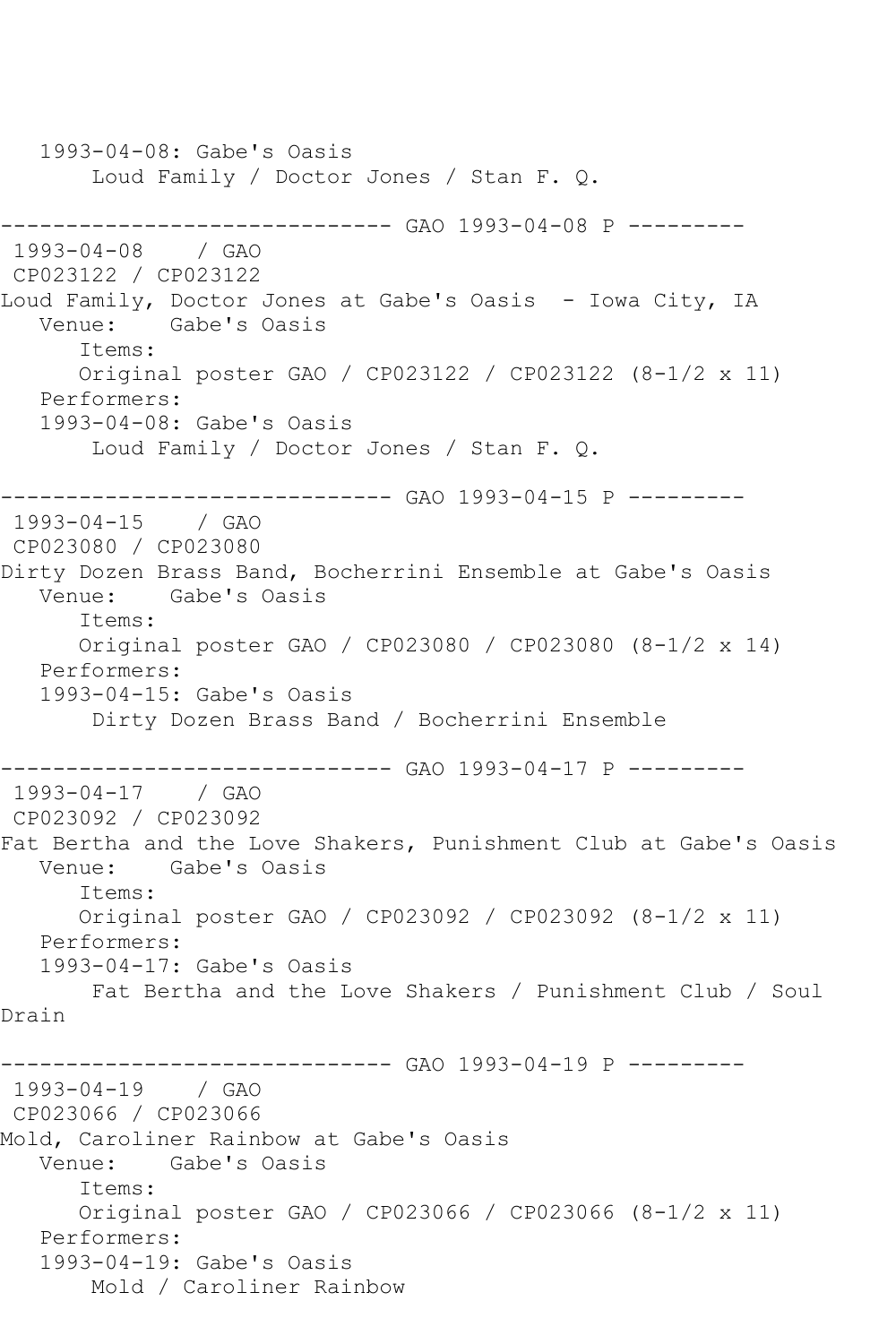------------------------------ GAO 1993-04-30 P --------- 1993-04-30 / GAO CP023091 / CP023091 Divin' Duck, Captain Barney at Gabe's Oasis Venue: Gabe's Oasis Items: Original poster GAO / CP023091 / CP023091 (8-1/2 x 11) Performers: 1993-04-30: Gabe's Oasis Divin' Duck / Captain Barney / Jennifer Danielson / Meanies / Dean Woody Band / High and Lonesome / Barnstorm / Lori Weitzell / Burnt McMelba Toast ------------------------------ GAO 1993-05-05 P --------- 1993-05-05 / GAO CP022976 / CP022976 Broke 'n Hip, Mugwump at Gabe's Oasis Venue: Gabe's Oasis Items: Original poster GAO / CP022976 / CP022976 (11 x 17) Performers: 1993-05-05: Gabe's Oasis Broke 'n Hip / Mugwump / Big Window ------------------------------ GAO 1993-05-12 P --------- 1993-05-12 / GAO CP023099 / CP023099 Sludgeplow, Mold at Gabe's Oasis Gabe's Oasis Items: Original poster GAO / CP023099 / CP023099 (8-1/2 x 11) Performers: 1993-05-12: Gabe's Oasis Sludgeplow / Mold ------------------------------ GAO 1993-05-14 P --------- 1993-05-14 / GAO CP023184 / CP023184 Eleventh Dream Day, Otis at Gabe's Oasis Venue: Gabe's Oasis Items: Original poster GAO / CP023184 / CP023184 (11 x 17) Performers: 1993-05-14: Gabe's Oasis Eleventh Dream Day / Otis / Kill Creek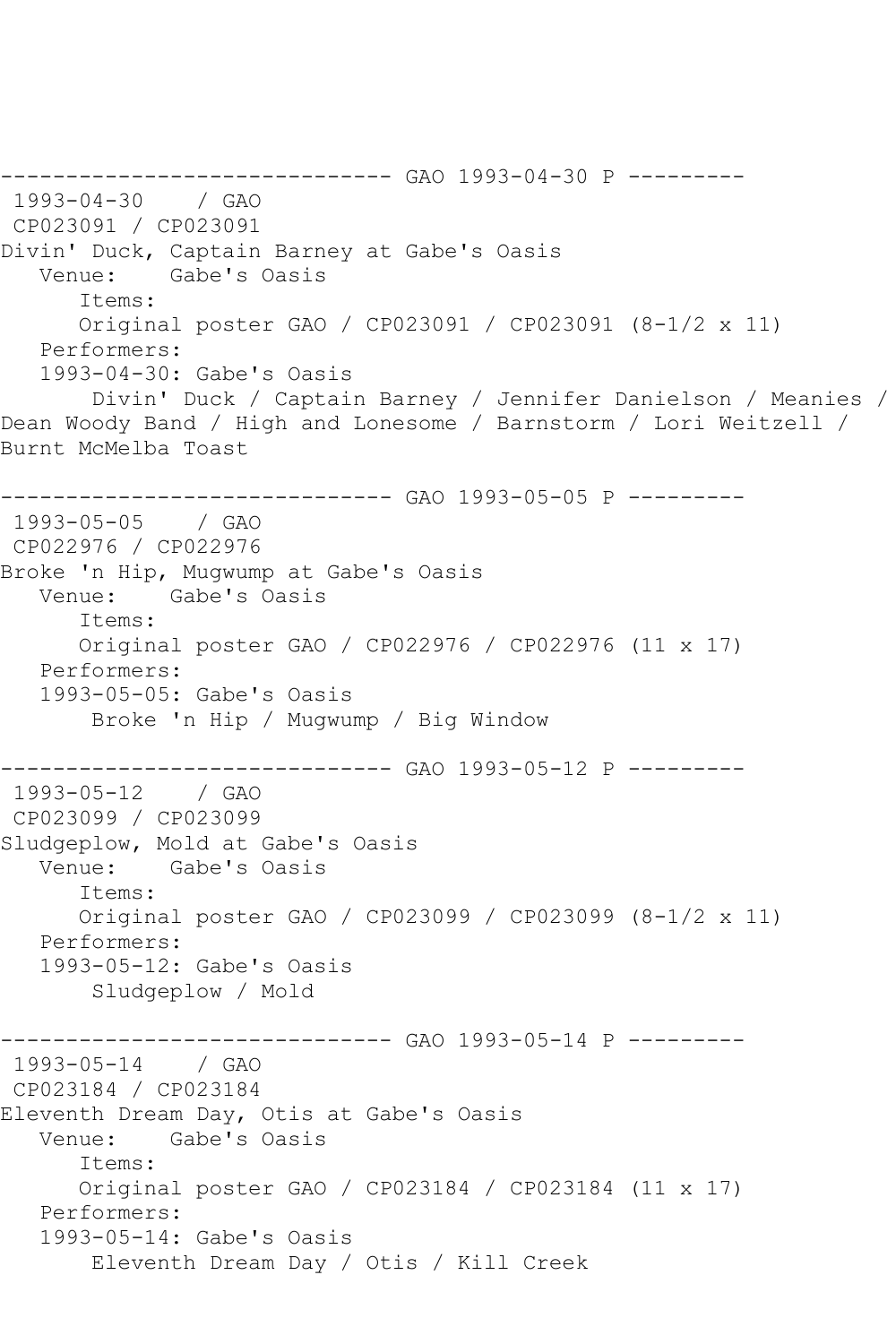------------------------------ GAO 1993-05-16 P --------- 1993-05-16 / GAO CP023073 / CP023073 Cottontail, Bull Diablo at Gabe's Oasis Gabe's Oasis Items: Original poster GAO / CP023073 / CP023073 (8-1/2 x 11) Performers: 1993-05-16: Gabe's Oasis Cottontail / Bull Diablo / Kilgore / Limabean ------------------------------ GAO 1993-05-21 P --------- 1993-05-21 / GAO CP023141 / CP023141 Big Daddy Sugar Snake, Meanies at Gabe's Oasis Venue: Gabe's Oasis Items: Original poster GAO / CP023141 / CP023141 (8-1/2 x 11) Performers: 1993-05-21: Gabe's Oasis Big Daddy Sugar Snake / Meanies ------------------------------ GAO 1993-06-06 P --------- 1993-06-06 / GAO CP023097 / CP023097 los Marauders, Chowchilla at Gabe's Oasis Gabe's Oasis Items: Original poster GAO / CP023097 / CP023097 (8-1/2 x 11) Performers: 1993-06-06: Gabe's Oasis Los Marauders / Chowchilla / Bull Diablo ------------------------------ GAO 1993-06-10 P --------- 1993-06-10 / GAO CP023076 / CP023076 Scorched Earth Policy, Sun 60 at Gabe's Oasis - Iowa City, IA Venue: Gabe's Oasis Items: Original poster GAO / CP023076 / CP023076 (8-1/2 x 11) Performers: 1993-06-10: Gabe's Oasis Scorched Earth Policy / Sun 60 ------------ GAO 1993-06-10 P ---------1993-06-10 / GAO CP023125 / CP023125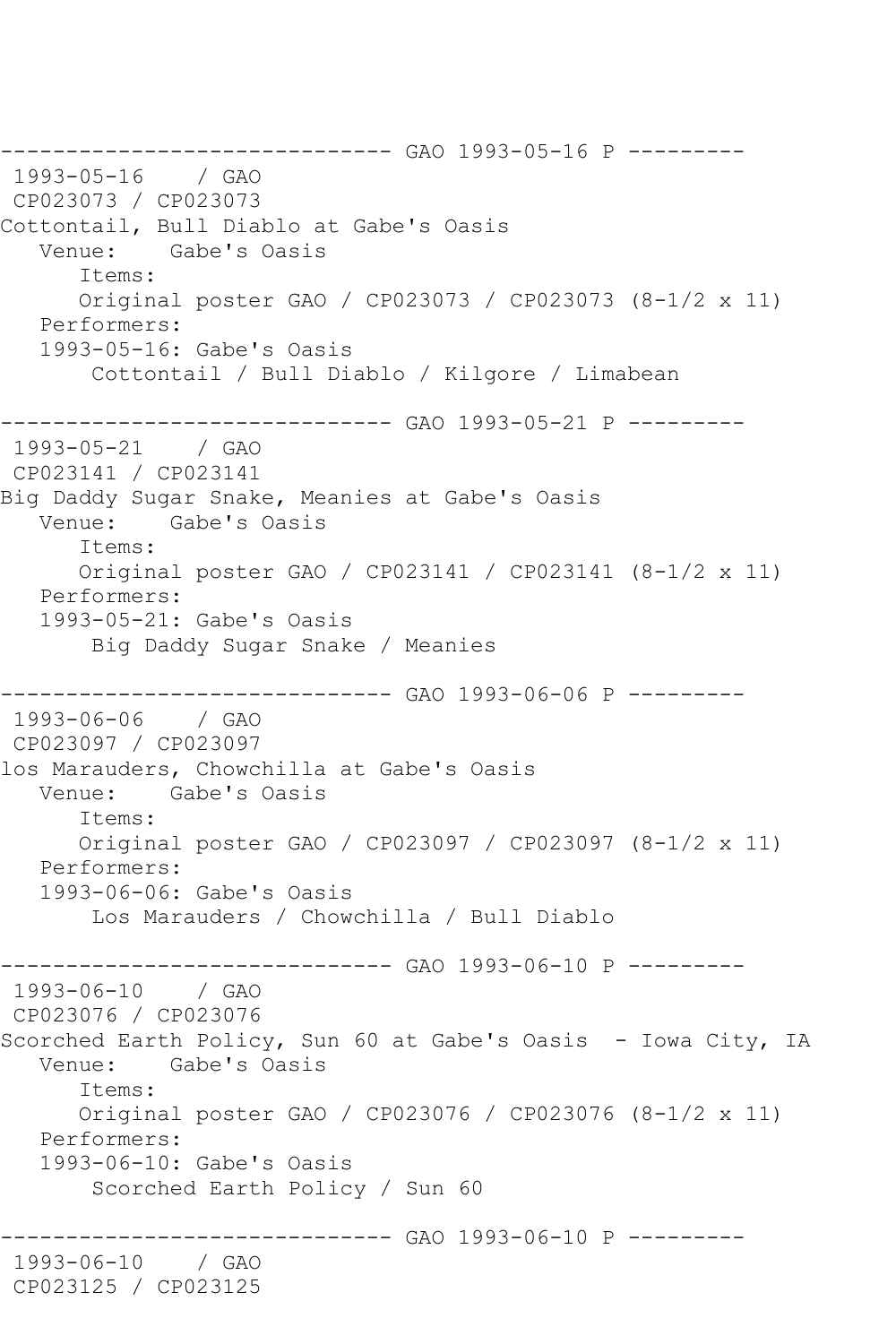Mold, Scorched Earth Policy at Gabe's Oasis - Iowa City, IA Venue: Gabe's Oasis Items: Original poster GAO / CP023125 / CP023125 (8-1/2 x 11) Performers: 1993-06-10: Gabe's Oasis Mold / Scorched Earth Policy ------------------------------ GAO 1993-06-20 P --------- 1993-06-20 / GAO CP023081 / CP023081 Iowa Beef Experience, Scorched Earth Policy at Gabe's Oasis Venue: Gabe's Oasis Items: Original poster GAO / CP023081 / CP023081 (7-1/4 x 11) Performers: 1993-06-20: Gabe's Oasis Iowa Beef Experience / Scorched Earth Policy / Hellacious Cunts / Cottontail ------------------------------ GAO 1993-07-02 P --------- 1993-07-02 / GAO CP023153 / CP023153 Voodoo Gearshift, Sludgeplow at Gabe's Oasis Venue: Gabe's Oasis Items: Original poster GAO / CP023153 / CP023153 (8-1/2 x 11) Performers: 1993-07-02: Gabe's Oasis Voodoo Gearshift / Sludgeplow / Loose Rails -------------- GAO 1993-07-03 P ---------1993-07-03 / GAO CP023068 / CP023068 Fat Bertha and the Love Shakers, Babe the Blue Ox at Gabe's Oasis Venue: Gabe's Oasis Items: Original poster GAO / CP023068 / CP023068 (8-1/2 x 11) Performers: 1993-07-03: Gabe's Oasis Fat Bertha and the Love Shakers / Babe the Blue Ox / Zen Bishops ------------------------------ GAO 1993-07-07 P --------- 1993-07-07 / GAO CP023103 / CP023103 Slimtones at Gabe's Oasis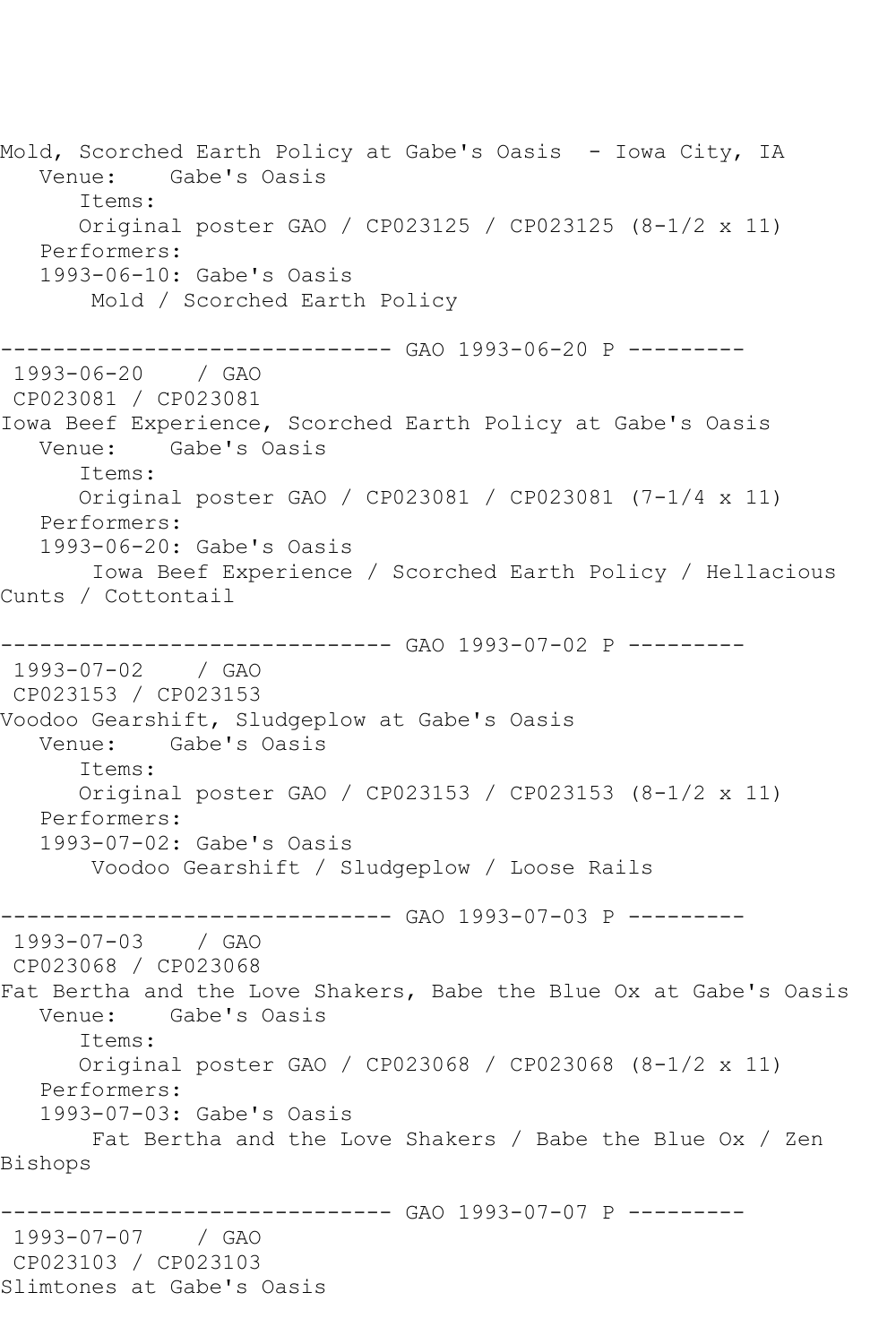Venue: Gabe's Oasis Items: Original poster GAO / CP023103 / CP023103 (8-1/2 x 11) Performers: 1993-07-07: Gabe's Oasis Slimtones ------------------------------ GAO 1993-08-06 P --------- 1993-08-06 / GAO CP022983 / CP022983 Dick Dale, Delstars at Gabe's Oasis - Iowa City, IA Venue: Gabe's Oasis Items: Original poster GAO / CP022983 / CP022983 (11 x 17) Performers: 1993-08-06: Gabe's Oasis Dick Dale / Delstars / Ambassadors ------------------------------ GAO 1993-08-06 P --------- 1993-08-06 / GAO CP023180 / CP023180 Delstars, Dick Dale at Gabe's Oasis - Iowa City, IA Venue: Gabe's Oasis Items: Original poster GAO / CP023180 / CP023180 (11 x 17) Performers: 1993-08-06: Gabe's Oasis Delstars / Dick Dale / Ambassadors ---------------------------------- GAO 1993-08-11 P ----------<br>1993-08-11 / GAO 1993-08-11 CP023167 / CP023167 Wooly Mammoth, Satchit Ananda at Gabe's Oasis Venue: Gabe's Oasis Items: Original poster GAO / CP023167 / CP023167 (8-1/2 x 11) Performers: 1993-08-11: Gabe's Oasis Wooly Mammoth / Satchit Ananda ----------- GAO 1993-08-13 P ---------1993-08-13 / GAO CP023086 / CP023086 Bent Scepters, High and Lonesome at Gabe's Oasis Venue: Gabe's Oasis Items: Original poster GAO / CP023086 / CP023086 (8-1/2 x 11)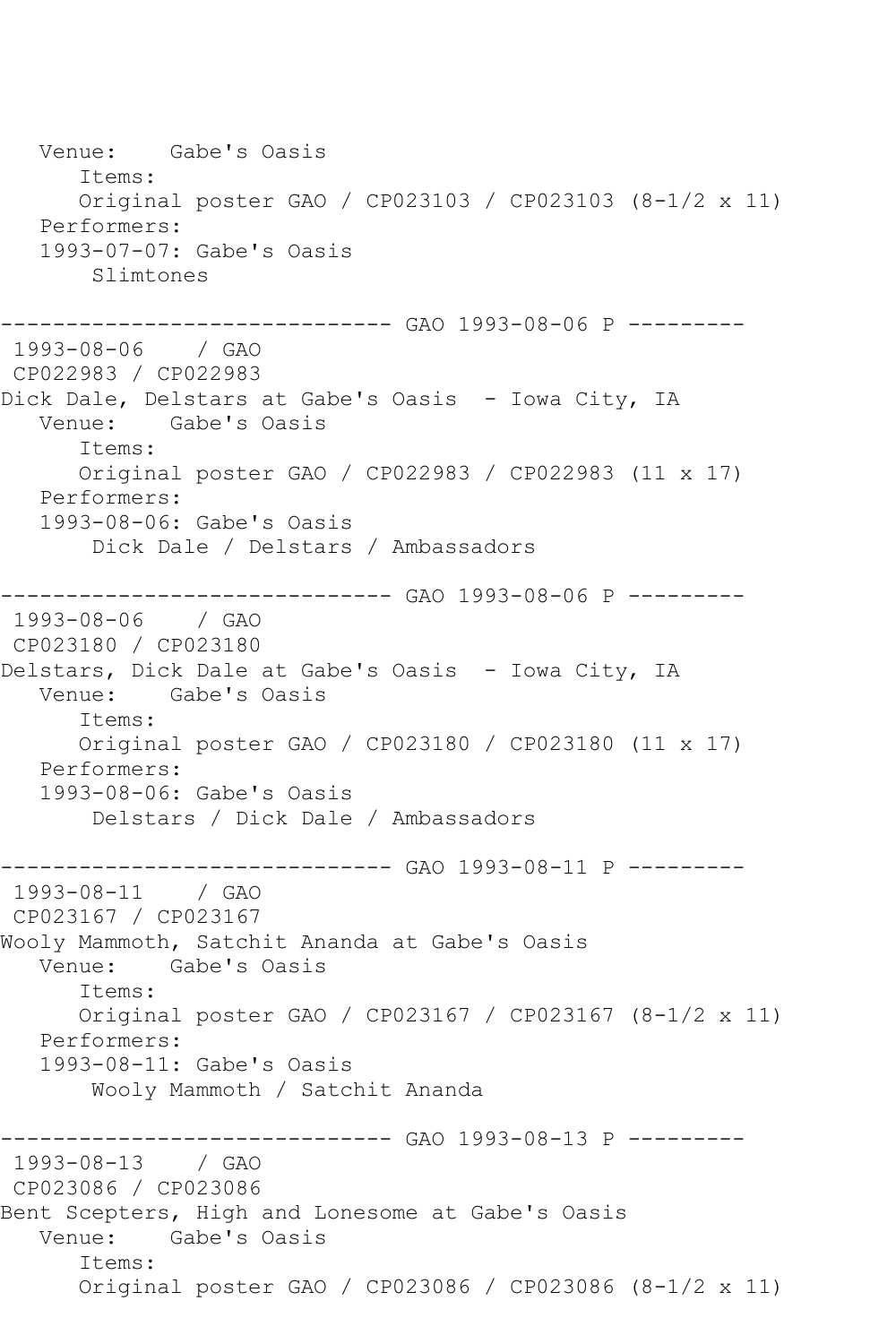Performers: 1993-08-13: Gabe's Oasis Bent Scepters / High and Lonesome ------------------------------ GAO 1993-08-14 P --------- 1993-08-14 / GAO CP022990 / CP022990 Scorched Earth Policy, Iowa Beef Experience at Gabe's Oasis Artist: Scott Warren<br>Venue: Gabe's Oasis Gabe's Oasis Items: Original poster GAO / CP022990 / CP022990 (11 x 17) Performers: 1993-08-14: Gabe's Oasis Scorched Earth Policy / Iowa Beef Experience / Sludgeplow ------------------------------ GAO 1993-08-19 P --------- 1993-08-19 CP023164 / CP023164 Paisley Brothers at Gabe's Oasis Gabe's Oasis Items: Original poster GAO / CP023164 / CP023164 (8-1/2 x 11) Performers: 1993-08-19: Gabe's Oasis Paisley Brothers ------------------------------ GAO 1993-08-20 P --------- 1993-08-20 CP023084 / CP023084 Black Star at Gabe's Oasis Artist: Anonymous<br>Venue: Gabe's Oa Gabe's Oasis Items: Original poster GAO / CP023084 / CP023084 (8-1/2 x 11) Performers: 1993-08-20: Gabe's Oasis Black Star \_\_\_\_\_\_\_\_\_\_\_\_\_\_\_\_ ------------------------------ GAO 1993-09-01 P --------- 1993-09-01 / GAO CP023117 / CP023117 Pat Willis, Chad Whitthoef and Andrew Brockman at Gabe's Oasis<br>Venue: Gabe's Oasis Gabe's Oasis Items: Original poster GAO / CP023117 / CP023117 (8-1/2 x 11) Performers: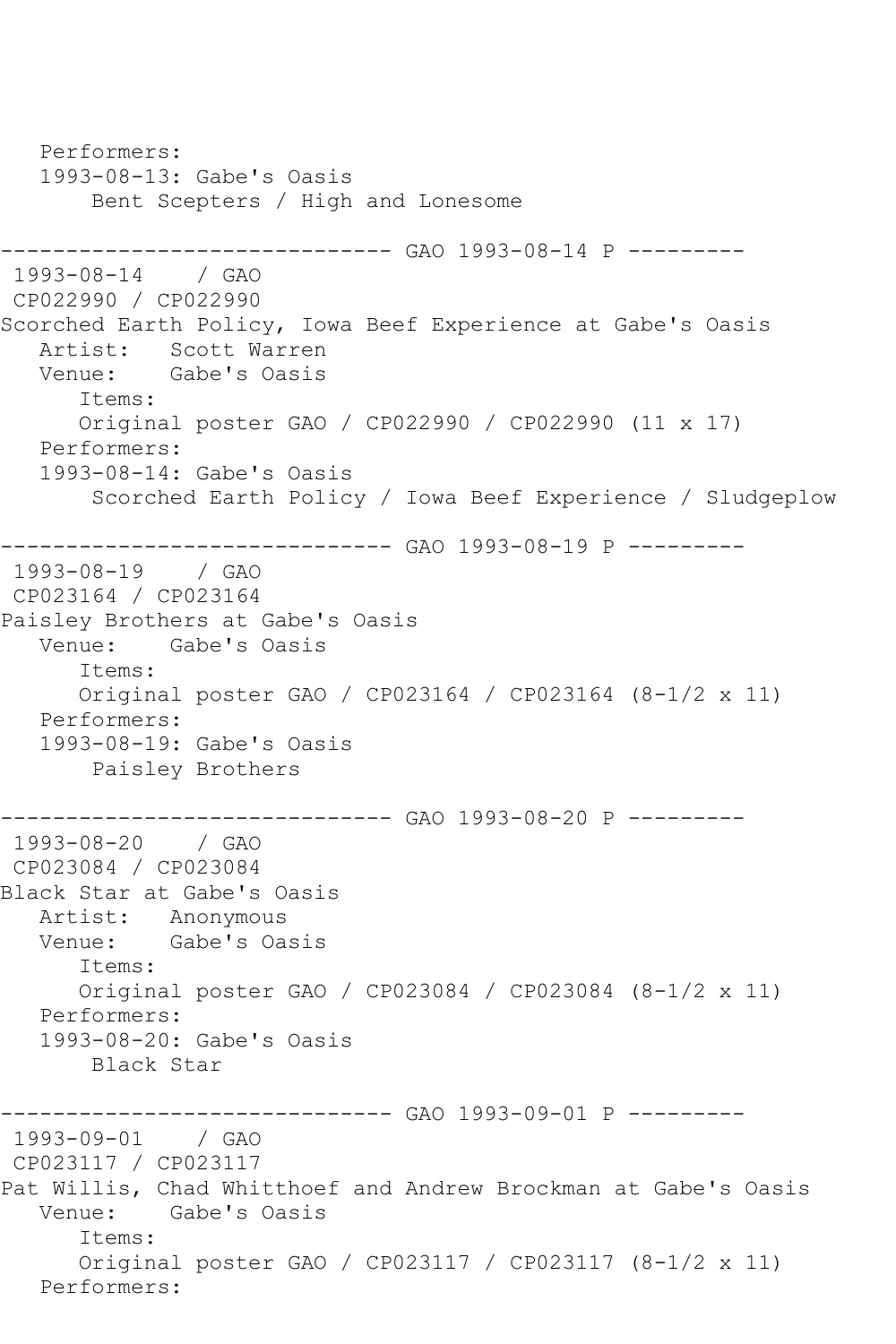1993-09-01: Gabe's Oasis Pat Willis / Chad Whitthoef and Andrew Brockman / Doug Roberson / Todd Bartlett / Don Rife / Steve Hawtrey / Chris Swanson ------------------------------ GAO 1993-09-02 P --------- 1993-09-02 / GAO CP023085 / CP023085 Mold, Ed Gray at Gabe's Oasis - Iowa City, IA Venue: Gabe's Oasis Items: Original poster GAO / CP023085 / CP023085 (8-1/2 x 11) Performers: 1993-09-02: Gabe's Oasis Mold / Ed Gray / Joy Hammer ------------------------------ GAO 1993-09-02 P --------- 1993-09-02 / GAO CP023169 / CP023169 Mold, Joyhammer at Gabe's Oasis - Iowa City, IA Venue: Gabe's Oasis Items: Original poster GAO / CP023169 / CP023169 (8-1/2 x 11) Performers: 1993-09-02: Gabe's Oasis Mold / Joyhammer / Edward Gray ------------------------------ GAO 1993-09-05 P --------- 1993-09-05 / GAO CP023061 / CP023061 Iowa Beef Experience, Cows at Gabe's Oasis - Iowa City, IA<br>Venue: Gabe's Oasis Gabe's Oasis Items: Original poster GAO / CP023061 / CP023061 (8-1/2 x 11) Performers: 1993-09-05: Gabe's Oasis Iowa Beef Experience / Cows ----------- GAO 1993-09-05 P ---------1993-09-05 / GAO CP023126 / CP023126 Cows, Iowa Beef Experience at Gabe's Oasis - Iowa City, IA Venue: Gabe's Oasis Items: Original poster GAO / CP023126 / CP023126 (8-1/2 x 11) Performers: 1993-09-05: Gabe's Oasis Cows / Iowa Beef Experience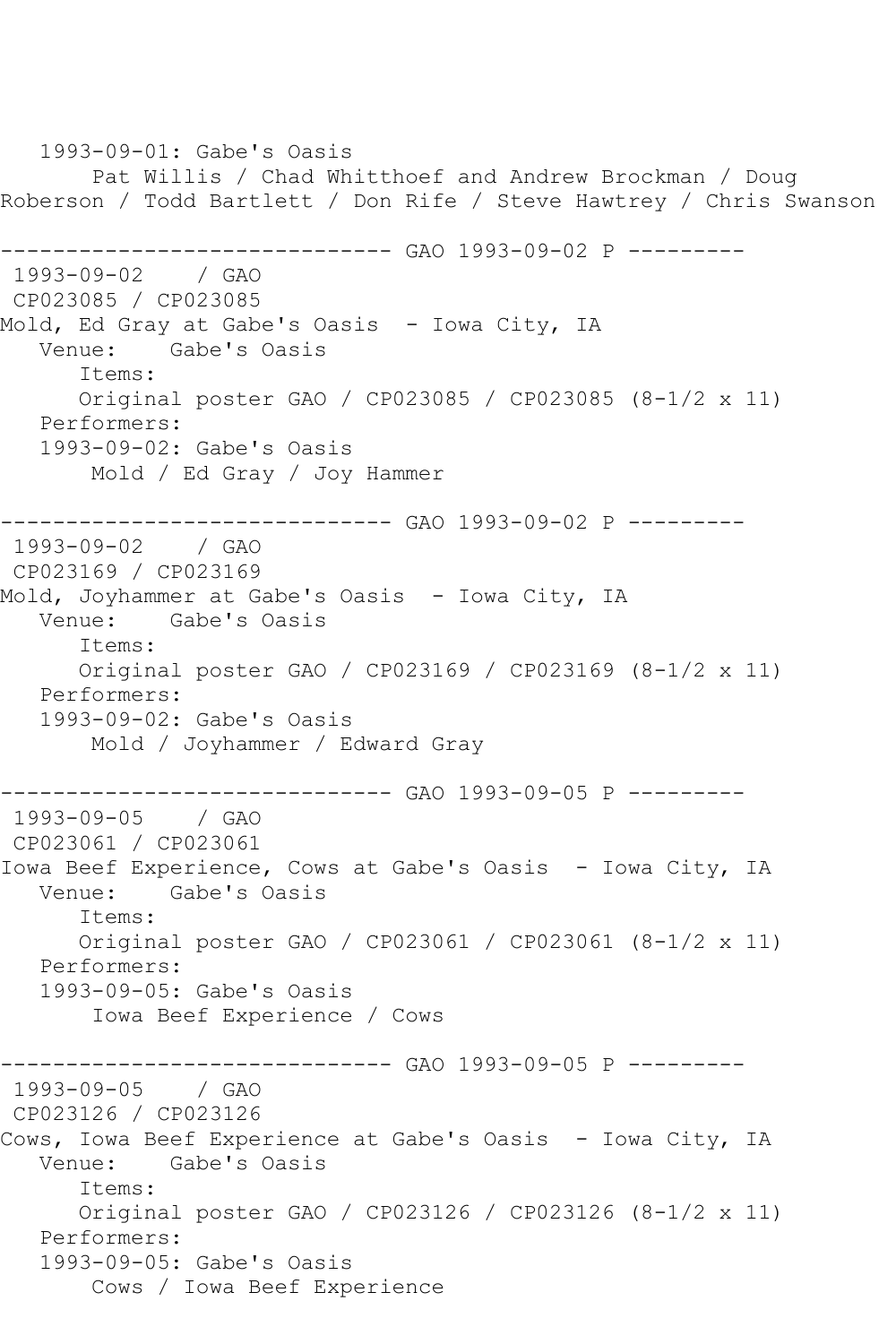------------------------------ GAO 1993-09-29 P --------- 1993-09-29 / GAO CP023098 / CP023098 Beyond Zebra, Truck Stop Love at Gabe's Oasis Venue: Gabe's Oasis Items: Original poster GAO / CP023098 / CP023098 (8-1/2 x 11) Performers: 1993-09-29: Gabe's Oasis Beyond Zebra / Truck Stop Love ------------------------------ GAO 1993-10-06 P --------- 1993-10-06 / GAO CP023114 / CP023114 Loose, Beat Sandwich at Gabe's Oasis Venue: Gabe's Oasis Items: Original poster GAO / CP023114 / CP023114 (8-1/2 x 11) Performers: 1993-10-06: Gabe's Oasis Loose / Beat Sandwich ------------------------------ GAO 1993-10-09 P --------- 1993-10-09 / GAO CP023089 / CP023089 Big Daddy Sugar Snake, Bent Scepters at Gabe's Oasis Venue: Gabe's Oasis Items: Original poster GAO / CP023089 / CP023089 (8-1/2 x 11) Performers: 1993-10-09: Gabe's Oasis Big Daddy Sugar Snake / Bent Scepters / Critical Gopher ----------- GAO 1993-10-13 P ---------1993-10-13 / GAO CP023124 / CP023124 Buck Pets, Mold at Gabe's Oasis Venue: Gabe's Oasis Items: Original poster GAO / CP023124 / CP023124 (8-1/2 x 11) Performers: 1993-10-13: Gabe's Oasis Buck Pets / Mold ------------------------------ GAO 1993-10-21 P --------- 1993-10-21 / GAO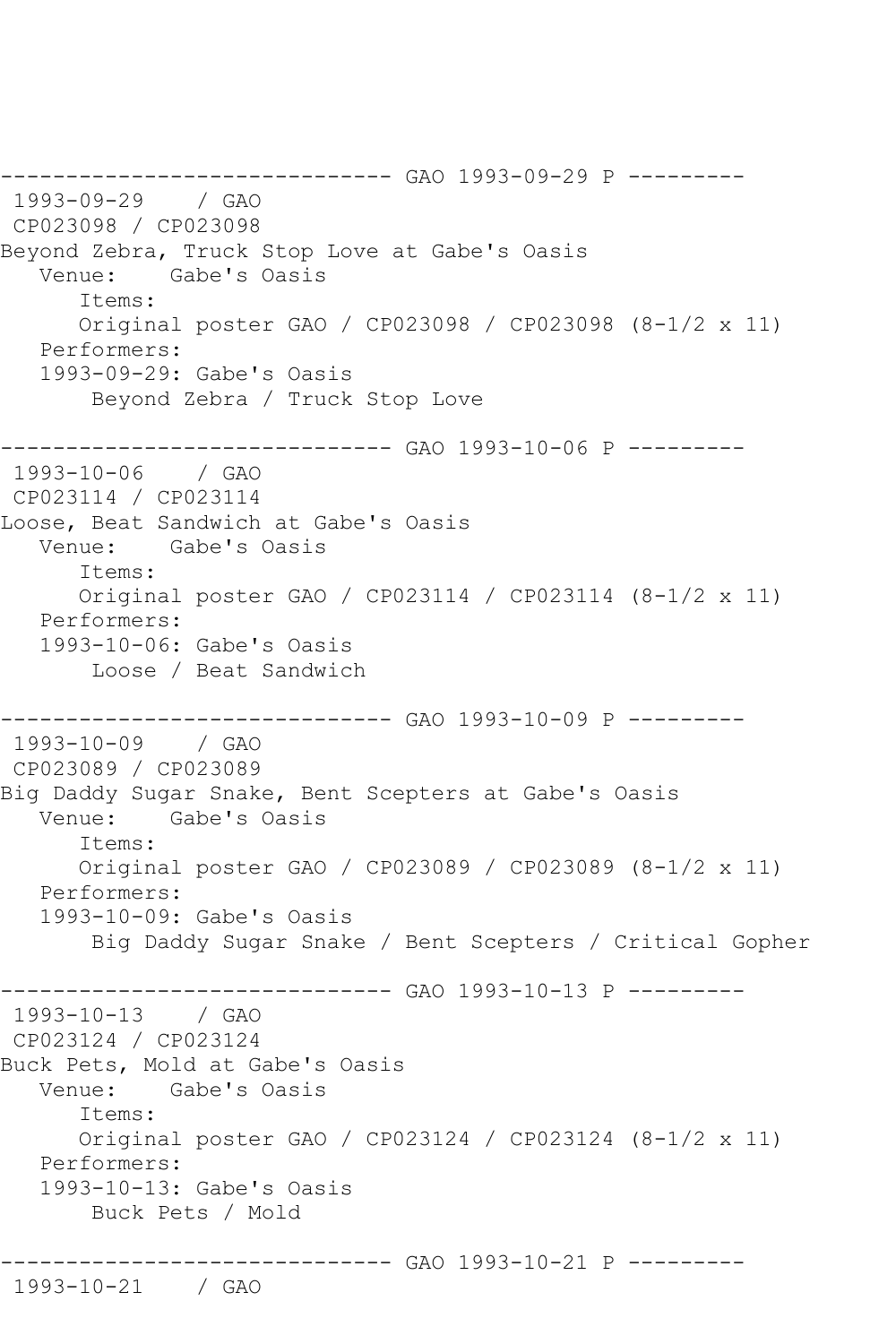CP023162 / CP023162 Tripmaster Monkey, Mother at Gabe's Oasis Venue: Gabe's Oasis Items: Original poster GAO / CP023162 / CP023162 (8-1/2 x 11) Performers: 1993-10-21: Gabe's Oasis Tripmaster Monkey / Mother / Spanades ------------------------------ GAO 1993-10-26 P --------- 1993-10-26 / GAO CP023177 / CP023177 Seam, Grifters at Gabe's Oasis Venue: Gabe's Oasis Items: Original poster GAO / CP023177 / CP023177 (8-1/2 x 14) Performers: 1993-10-26: Gabe's Oasis Seam / Grifters / Zoom ------------------------------ GAO 1993-11-06 P --------- 1993-11-06 / GAO CP023090 / CP023090 Sundogs at Gabe's Oasis Venue: Gabe's Oasis Items: Original poster GAO / CP023090 / CP023090 (8-1/2 x 11) Performers: 1993-11-06: Gabe's Oasis Sundogs ---------- GAO 1993-11-08 P ---------1993-11-08 / GAO CP023093 / CP023093 High and Lonesome, Pat Willis at Gabe's Oasis Venue: Gabe's Oasis Items: Original poster GAO / CP023093 / CP023093 (8-1/2 x 11) Performers: 1993-11-08: Gabe's Oasis High and Lonesome / Pat Willis ------------------------------ GAO 1993-11-17 P --------- 1993-11-17 / GAO CP023137 / CP023137 No Pain, Critical Gopher at Gabe's Oasis Venue: Gabe's Oasis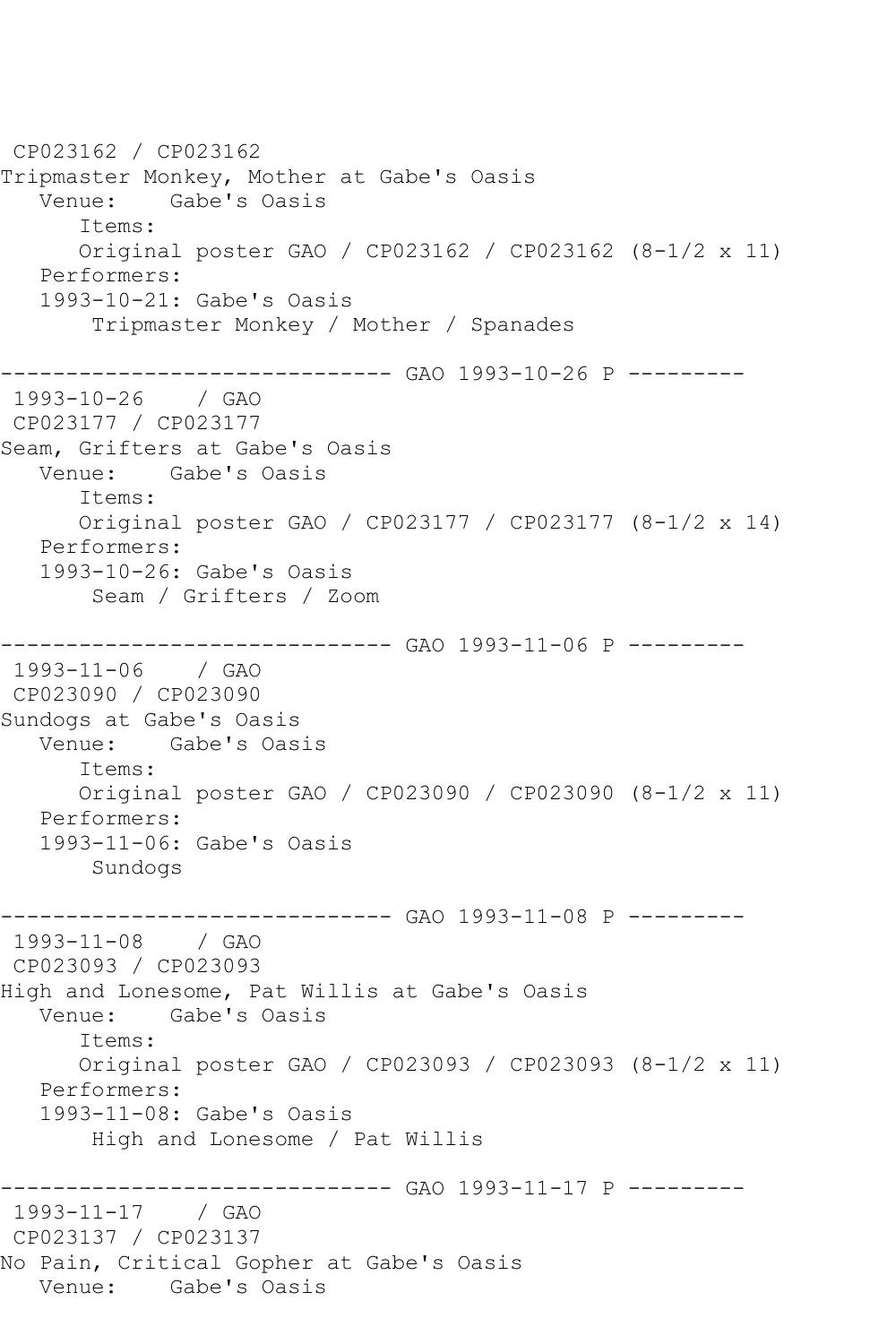Promoter: Spiker and Homegrown Items: Original poster GAO / CP023137 / CP023137 (8-1/2 x 11) Performers: 1993-11-17: Gabe's Oasis No Pain / Critical Gopher / Sludgeplow / Clockwork Orange / Heavy Petting Zoo ------------------------------ GAO 1993-12-10 P --------- 1993-12-10 / GAO CP023105 / CP023105 Big Daddy Sugar Snake, Green Pyramid at Gabe's Oasis Venue: Gabe's Oasis Items: Original poster GAO / CP023105 / CP023105 (8-1/2 x 11) Performers: 1993-12-10: Gabe's Oasis Big Daddy Sugar Snake / Green Pyramid ------------------------------ GAO 1993-12-23 P --------- 1993-12-23 / GAO CP023146 / CP023146 Bent Scepters at Gabe's Oasis Gabe's Oasis Items: Original poster GAO / CP023146 / CP023146 (8-1/2 x 11) Performers: 1993-12-23: Gabe's Oasis Bent Scepters ----------- GAO 1994-02-13 P ---------1994-02-13 / GAO CP023065 / CP023065 Rocket from the Crypt, Rodan at Gabe's Oasis Venue: Gabe's Oasis Items: Original poster GAO / CP023065 / CP023065 (8-1/2 x 11) Performers: 1994-02-13: Gabe's Oasis Rocket from the Crypt / Rodan / 68 Comeback ------------------------------ GAO 1994-03-31 P --------- 1994-03-31 / GAO CP022971 / CP022971 Willie Wisely, Maestro Subgum at Gabe's Oasis Venue: Gabe's Oasis Items: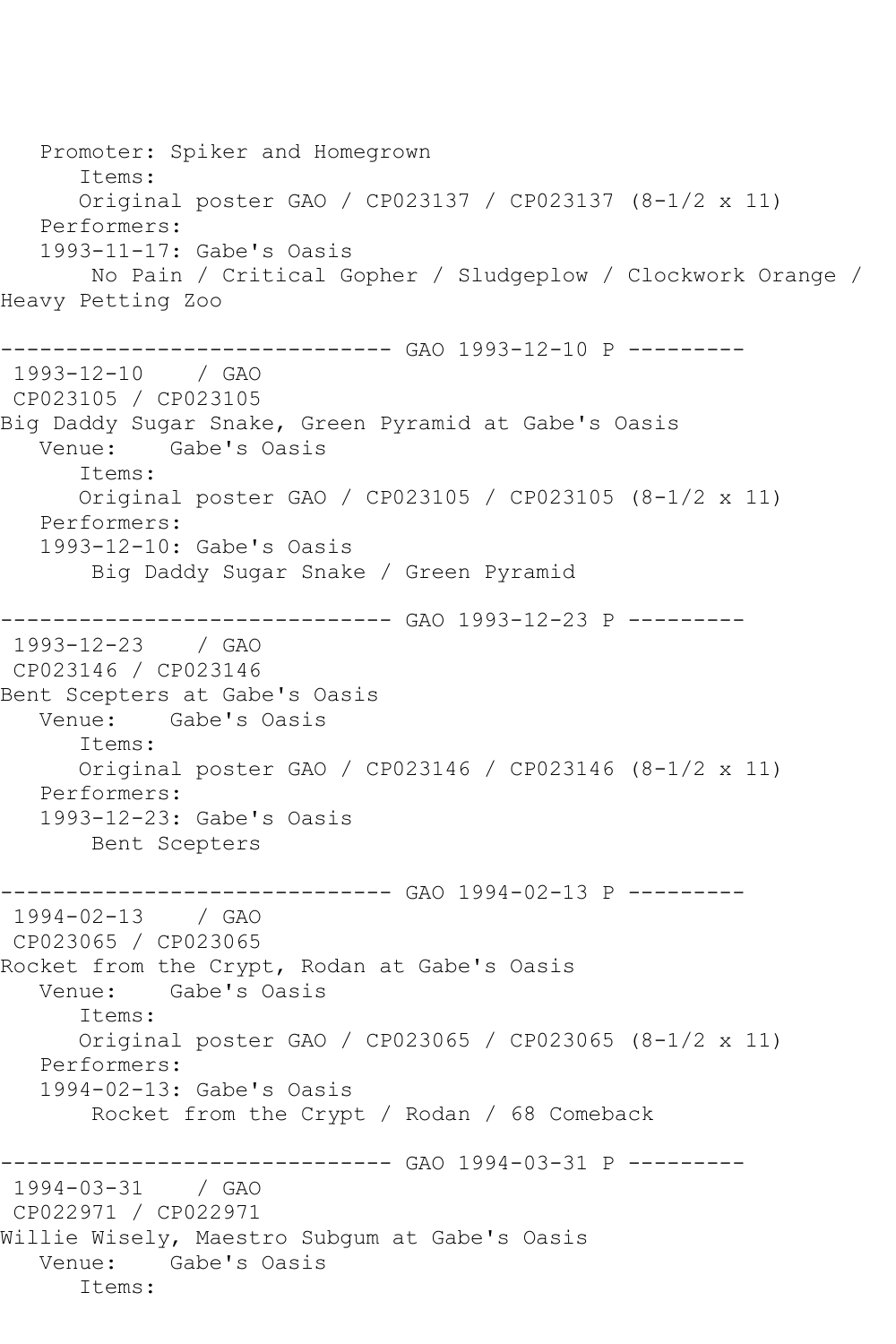Original poster GAO / CP022971 / CP022971 (11 x 15-1/2) Performers: 1994-03-31: Gabe's Oasis Willie Wisely / Maestro Subgum / Hole ----------- GAO 1994-08-17 P ---------1994-08-17 / GAO CP023181 / CP023181 Cathouse at Gabe's Oasis Venue: Gabe's Oasis Items: Original poster GAO / CP023181 / CP023181 (11 x 17) Performers: 1994-08-17: Gabe's Oasis Cathouse --------------- GAO 1996-06-27 P ---------1996-06-27 / GAO CP023064 / CP023064 New Duncan Imperials, My Cousin Kenny at Gabe's Oasis Venue: Gabe's Oasis Items: Original poster GAO / CP023064 / CP023064 (8-1/2 x 11) Performers: 1996-06-27: Gabe's Oasis New Duncan Imperials / My Cousin Kenny ------------------------------ GAO 1996-09-23 P --------- 1996-09-23 CP022981 / CP022981 Trotsky Icepick at Gabe's Oasis Venue: Gabe's Oasis Items: Original poster GAO / CP022981 / CP022981 (11 x 17) Performers: 1996-09-23: Gabe's Oasis Trotsky Icepick ------------------------------ GAO 1996-09-28 P --------- 1996-09-28 / GAO CP023157 / CP023157 Homestead Grays, Big Citizen at Gabe's Oasis Gabe's Oasis Items: Original poster GAO / CP023157 / CP023157 (8-1/2 x 11) Performers: 1996-09-28: Gabe's Oasis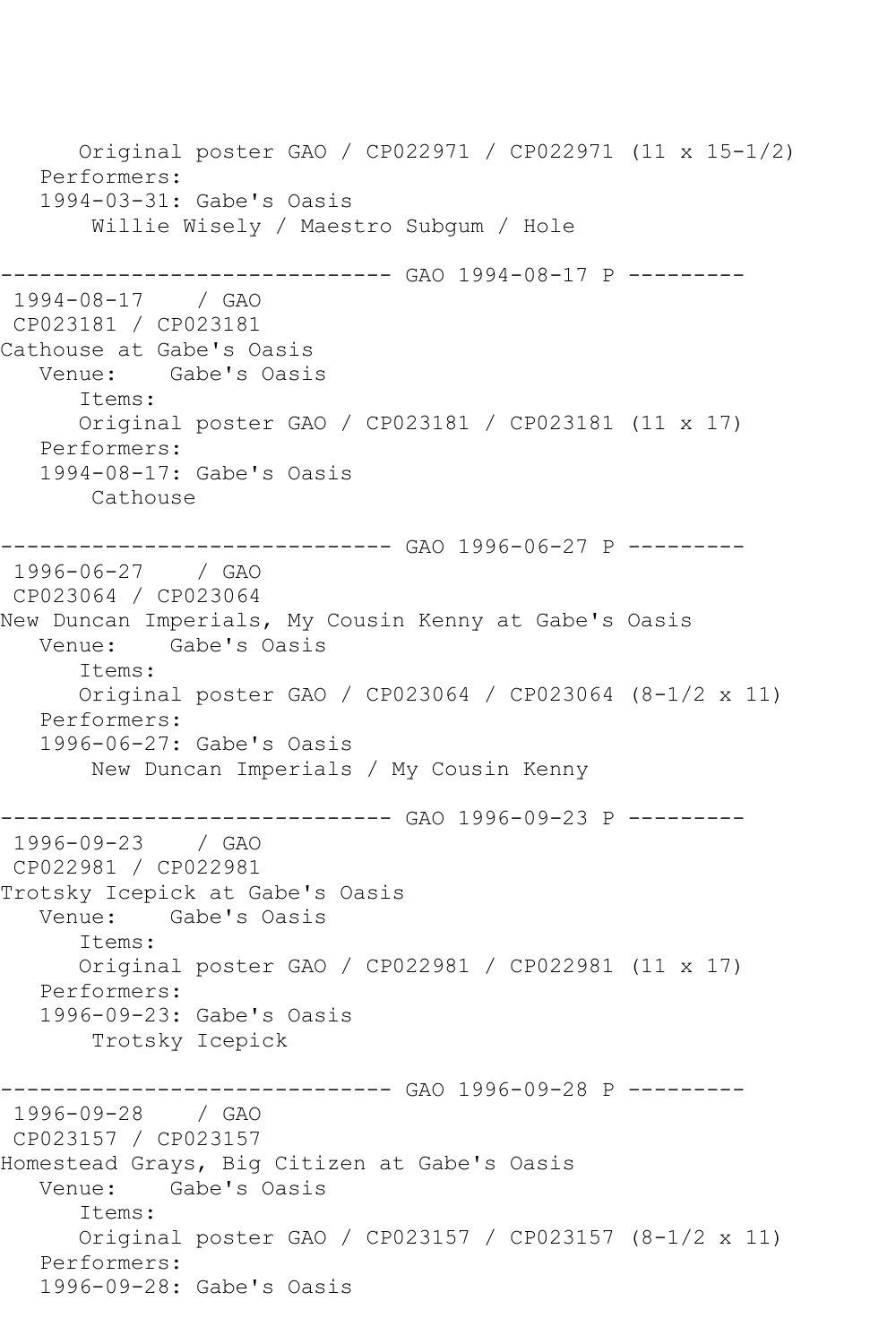Homestead Grays / Big Citizen ------------------------------ GAO 1996-10-24 P --------- 1996-10-24 / GAO CP023147 / CP023147 Five Guys Named Moe at Gabe's Oasis Venue: Gabe's Oasis Items: Original poster GAO / CP023147 / CP023147 (8-1/2 x 14) Performers: 1996-10-24: Gabe's Oasis Five Guys Named Moe ------------------------------ GAO 1997-03-18 P --------- 1997-03-18 / GAO CP023148 / CP023148 Anthony the Basshead, Jivehound at Gabe's Oasis Venue: Gabe's Oasis Promoter: Ascroft & Davis Production Items: Original poster GAO / CP023148 / CP023148 (8-1/2 x 11) Performers: 1997-03-18: Gabe's Oasis Anthony the Basshead / Jivehound ------------------------------ GAO 1998-08-22 P --------- 1998-08-22 / GAO CP023123 / CP023123 Mold, Little One at Gabe's Oasis Venue: Gabe's Oasis Items: Original poster GAO / CP023123 / CP023123 (8-1/2 x 11) Performers: 1998-08-22: Gabe's Oasis Mold / Little One ------------------------------ GAO 1999-10-24 P --------- 1999-10-24 / GAO CP023070 / CP023070 Sheltering Sky, Big Daddy Sugar Snake at Gabe's Oasis Venue: Gabe's Oasis Items: Original poster GAO / CP023070 / CP023070 (8-1/2 x 11) Performers: 1999-10-24: Gabe's Oasis Sheltering Sky / Big Daddy Sugar Snake / Big Window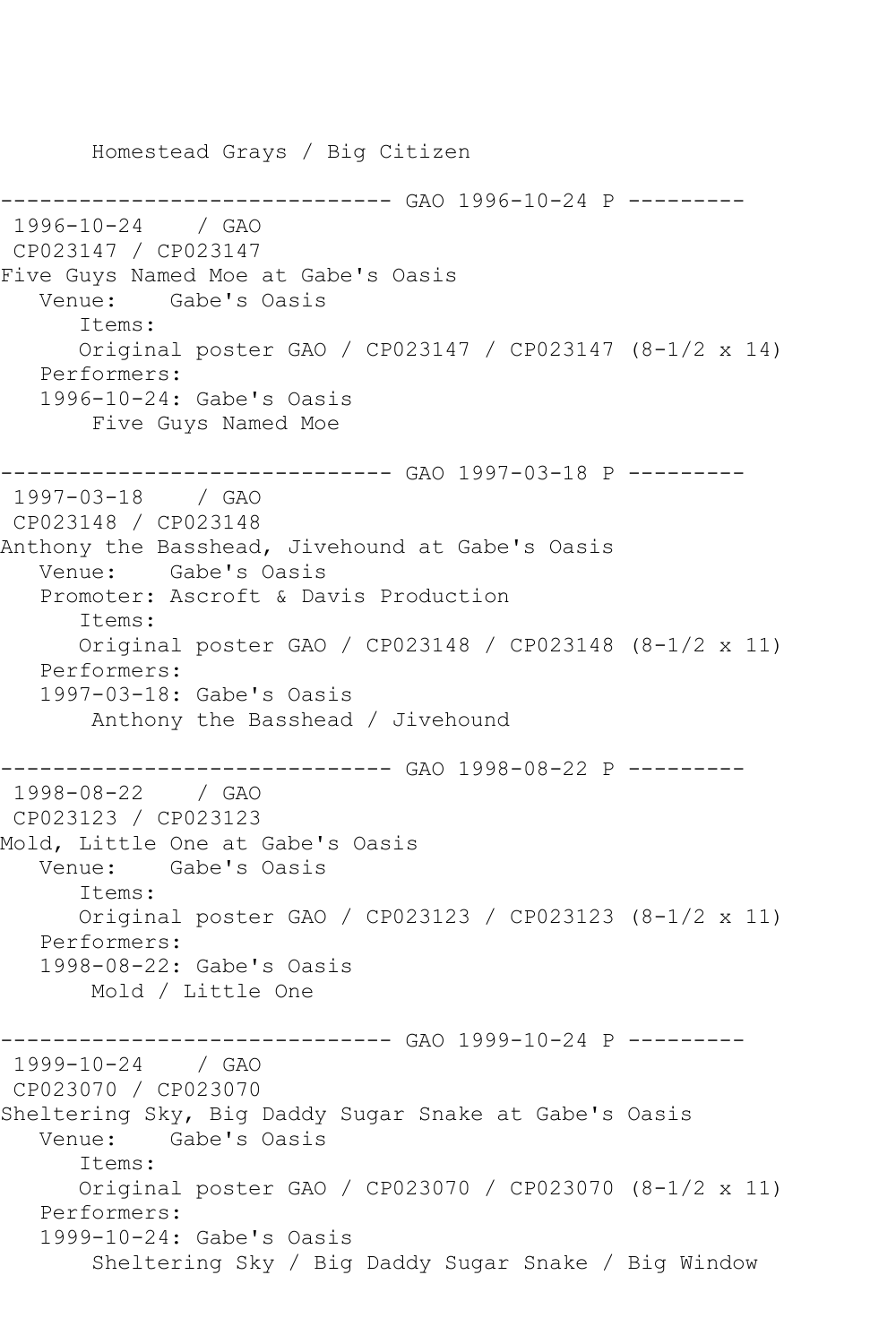------------------------------ GAO zzzz-02-14 P -------- zzzz-02-14 / GAO CP023079 / CP023079 Divin' Duck at Gabe's Oasis Venue: Gabe's Oasis Items: Original poster GAO / CP023079 / CP023079 (8-1/2 x 11) Performers: zzzz-02-14: Gabe's Oasis Divin' Duck ------------------------------ zzzz-03-04 P -------- zzzz-03-04 w / CP051487 / CP051487 Chisel Drill Hammer, Race at Gabe's Oasis - Iowa City, IA Artist: Jay Ryan / The Bird Machine Venue: Gabe's Oasis Items: Original poster / CP051487 / CP051487 Performers: zzzz-03-04 wed: Gabe's Oasis Chisel Drill Hammer / Race / Capt. Matt Clark ------------------------------ GAO zzzz-05-23 P -------- zzzz-05-23 / GAO CP023127 / CP023127 Mark Brain Vision at Gabe's Oasis Venue: Gabe's Oasis Items: Original poster GAO / CP023127 / CP023127 (8-1/2 x 11) Performers: zzzz-05-23: Gabe's Oasis Mark Brian ------------------------------ GAO zzzz-07-10 P -------- zzzz-07-10 / GAO CP023133 / CP023133 Baggi Spandex at Gabe's Oasis - Iowa City, IA Venue: Gabe's Oasis Items: Original poster GAO / CP023133 / CP023133 (8-1/2 x 11) Performers: zzzz-07-10: Gabe's Oasis Baggi Spandex ------------------------------ GAO zzzz-07-19 P ---------

zzzz-07-19 / GAO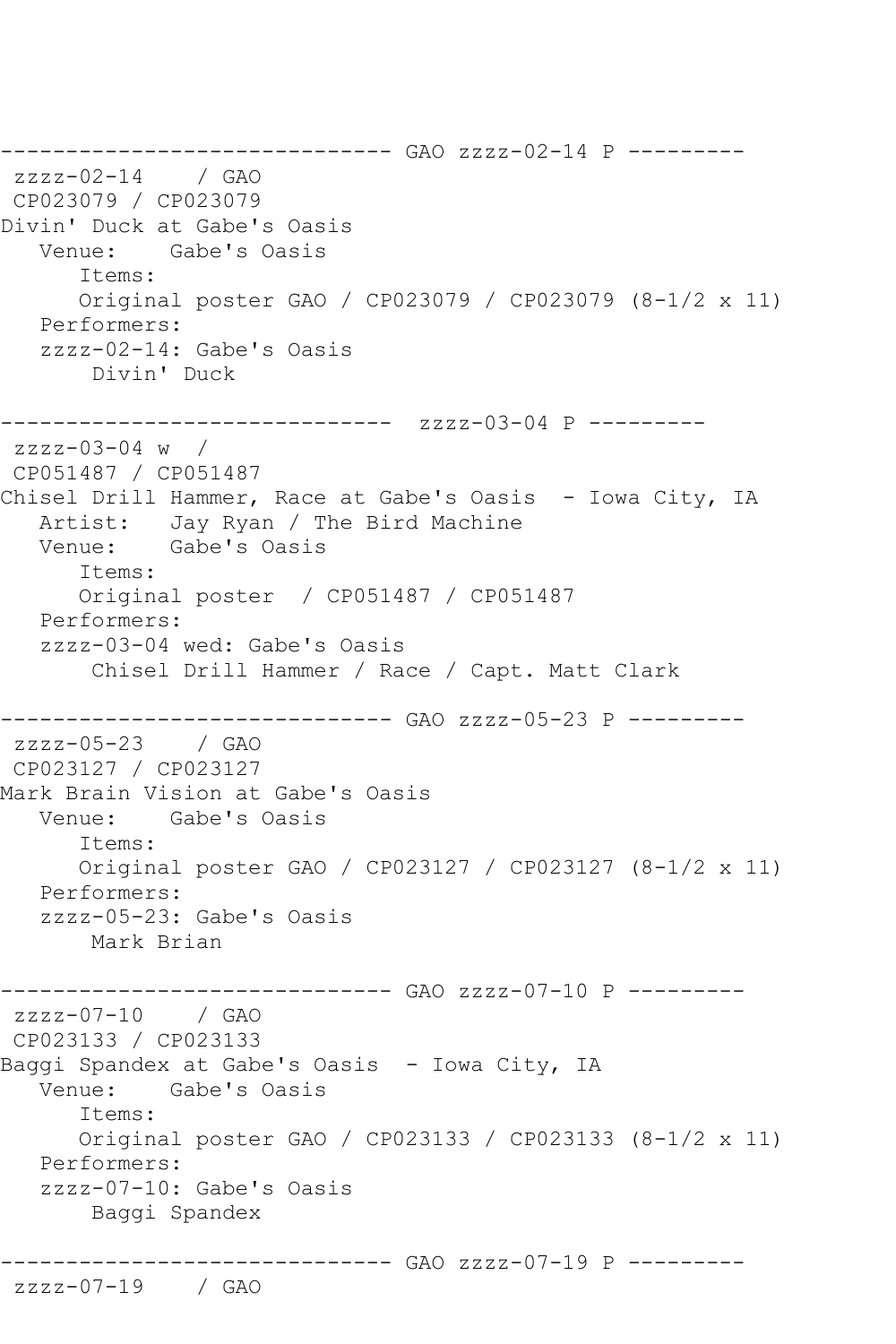CP023183 / CP023183 Texas Instruments at Gabe's Oasis Venue: Gabe's Oasis Items: Original poster GAO / CP023183 / CP023183 (11 x 17) Performers: zzzz-07-19: Gabe's Oasis Texas Instruments ------------------------------ GAO zzzz-08-16 P -------- zzzz-08-16 / GAO CP023155 / CP023155 Mr. Clean, Cottontail at Gabe's Oasis Venue: Gabe's Oasis Items: Original poster GAO / CP023155 / CP023155 (8-1/2 x 11) Performers: zzzz-08-16: Gabe's Oasis Mr. Clean / Cottontail / Superbee / Melts ------------------------------ GAO zzzz-08-24 P -------- zzzz-08-24 / GAO CP022974 / CP022974 DJ Earl-E at Gabe's Oasis - Iowa City, IA Venue: Gabe's Oasis Items: Original poster GAO / CP022974 / CP022974 (11 x 17) Performers: zzzz-08-24: Gabe's Oasis DJ Earl-E ------------------------------ GAO zzzz-08-27 P -------- zzzz-08-27 / GAO CP023159 / CP023159 NZMO at Gabe's Oasis Venue: Gabe's Oasis Items: Original poster GAO / CP023159 / CP023159 (8-1/2 x 11) Performers: zzzz-08-27: Gabe's Oasis NZMO ------------------------------ GAO zzzz-10-07 P -------- zzzz-10-07 / GAO CP023156 / CP023156 Human Condition at Gabe's Oasis Venue: Gabe's Oasis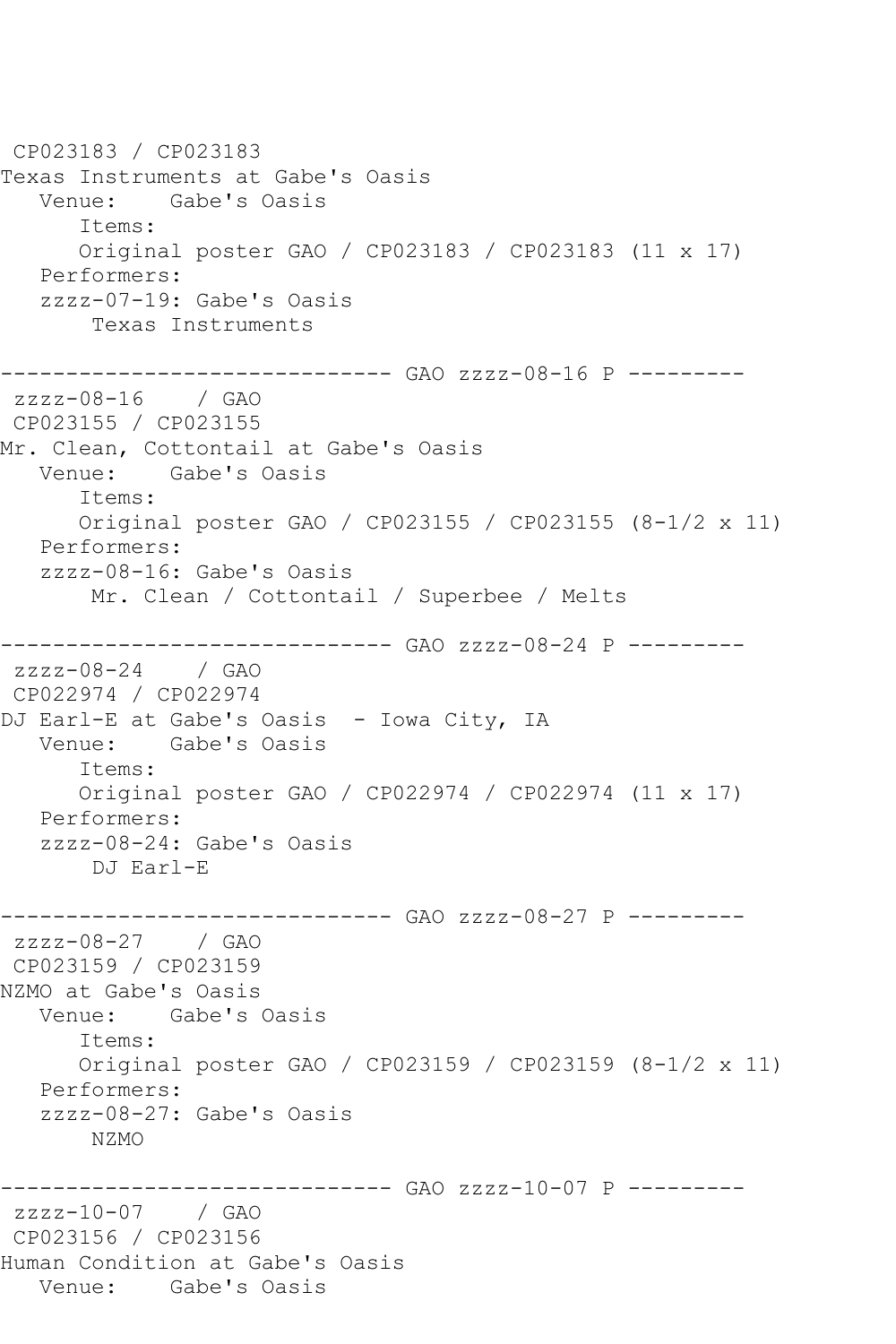Items: Original poster GAO / CP023156 / CP023156 (8-1/2 x 11) Performers: zzzz-10-07: Gabe's Oasis Human Condition ------------------------------ zzzz-11-05 P --------  $zzzz-11-05$  / CP050660 / CP050660 Informer at Gabe's Oasis - Iowa City, IA Artist: Jeff Gaither Venue: Gabe's Oasis Items: Original poster / CP050660 / CP050660 Performers: zzzz-11-05: Gabe's Oasis Informer ------------------------------ GAO zzzz-11-22 P -------- zzzz-11-22 / GAO CP023110 / CP023110 Red Footed Genii, Mr. Clean at Gabe's Oasis Venue: Gabe's Oasis Items: Original poster GAO / CP023110 / CP023110 (8-1/2 x 11) Performers: zzzz-11-22: Gabe's Oasis Red Footed Genii / Mr. Clean / Liq. Bike ------------------------------ GAO zzzz-12-16 P -------- zzzz-12-16 / GAO CP023165 / CP023165 Matt Wilson at Gabe's Oasis Venue: Gabe's Oasis Items: Original poster GAO / CP023165 / CP023165 (8-1/2 x 14) Performers: zzzz-12-16: Gabe's Oasis Matt Wilson ------------------------------ GAO zzzz-zz-08 P -------- zzzz-zz-08 / GAO CP023071 / CP023071 Funkfarm at Gabe's Oasis Venue: Gabe's Oasis Items: Original poster GAO / CP023071 / CP023071 (8-1/2 x 11)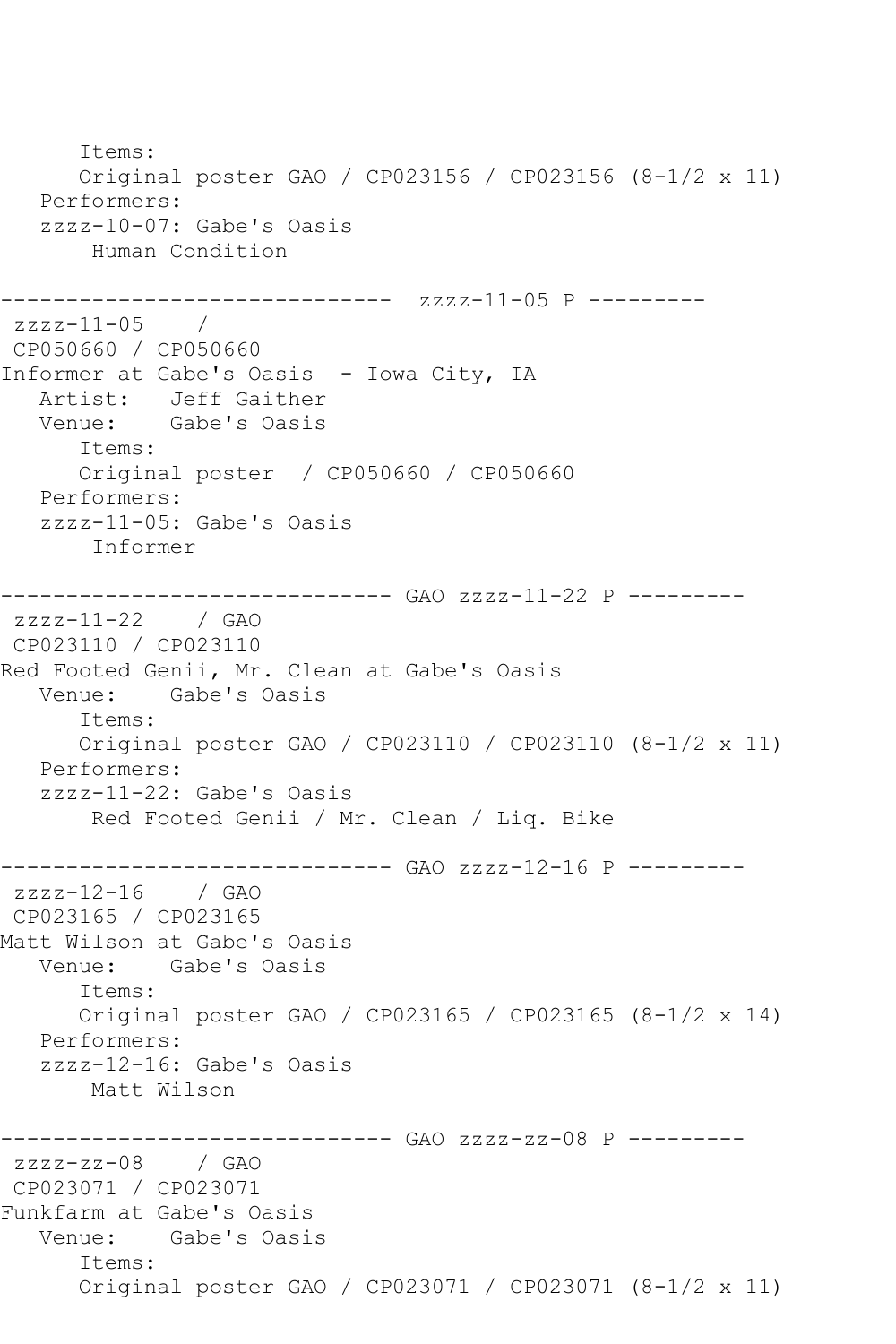Performers: zzzz-zz-08: Gabe's Oasis Funkfarm ------------------------------ GAO zzzz-zz-12 P -------- zzzz-zz-12 / GAO CP023115 / CP023115 Unsane, Iowa Beef Experience at Gabe's Oasis Venue: Gabe's Oasis Items: Original poster GAO / CP023115 / CP023115 (8-1/2 x 11) Performers: zzzz-zz-12: Gabe's Oasis Unsane / Iowa Beef Experience ------------------------------ GAO zzzz-zz-19 P -------- zzzz-zz-19 / GAO CP023104 / CP023104 Mold, Caroliner Rainbow at Gabe's Oasis Venue: Gabe's Oasis Items: Original poster GAO / CP023104 / CP023104 (8-1/2 x 11) Performers: zzzz-zz-19: Gabe's Oasis Mold / Caroliner Rainbow / Edward Grey ------------------------------ GAO zzzz-zz-19 P --------  $zzzz-zz-19$  / GAO CP023131 / CP023131 Mold, Caroliner Rainbow at Gabe's Oasis Venue: Gabe's Oasis Items: Original poster GAO / CP023131 / CP023131 (8-1/2 x 11) Performers: zzzz-zz-19: Gabe's Oasis Mold / Caroliner Rainbow ------------------------------ GAO zzzz-zz-28 P -------- zzzz-zz-28 / GAO CP022967 / CP022967 Southeast Records Iowa Compilation at Gabe's Oasis Venue: Gabe's Oasis Promoter: FTB Production Items: Original poster GAO / CP022967 / CP022967 (11 x 17) Performers: zzzz-zz-28 zzzz-zz-29: Gabe's Oasis